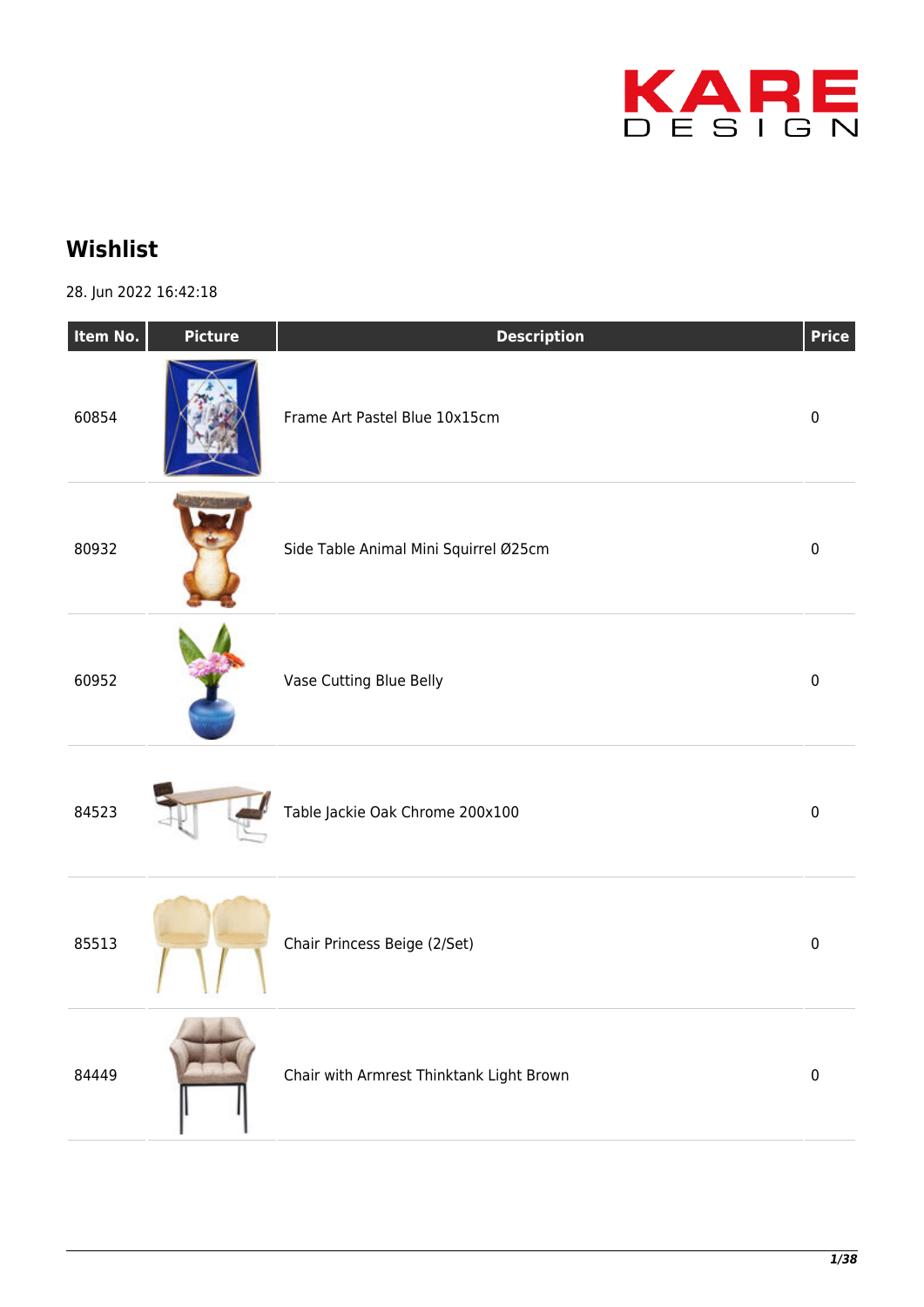| 83432 |               | Bed Desire Velvet Mauve 160x200cm     | $\pmb{0}$ |
|-------|---------------|---------------------------------------|-----------|
| 83447 |               | Side Table Mystic Round Small (2/Set) | $\pmb{0}$ |
| 53478 |               | Deco Object Mask Mathis 37cm          | $\pmb{0}$ |
| 82608 |               | Armchair Black Vicky Velvet Grey      | $\pmb{0}$ |
| 79232 |               | Chair East Side Wood                  | $\pmb{0}$ |
| 84840 |               | Mirror With Shelf Curve Art Ø60       | $\pmb{0}$ |
| 51977 |               | Deco Object Toucan Gold 85            | $\pmb{0}$ |
| 79698 | $\rightarrow$ | Bar Stool Costa Black                 | $\pmb{0}$ |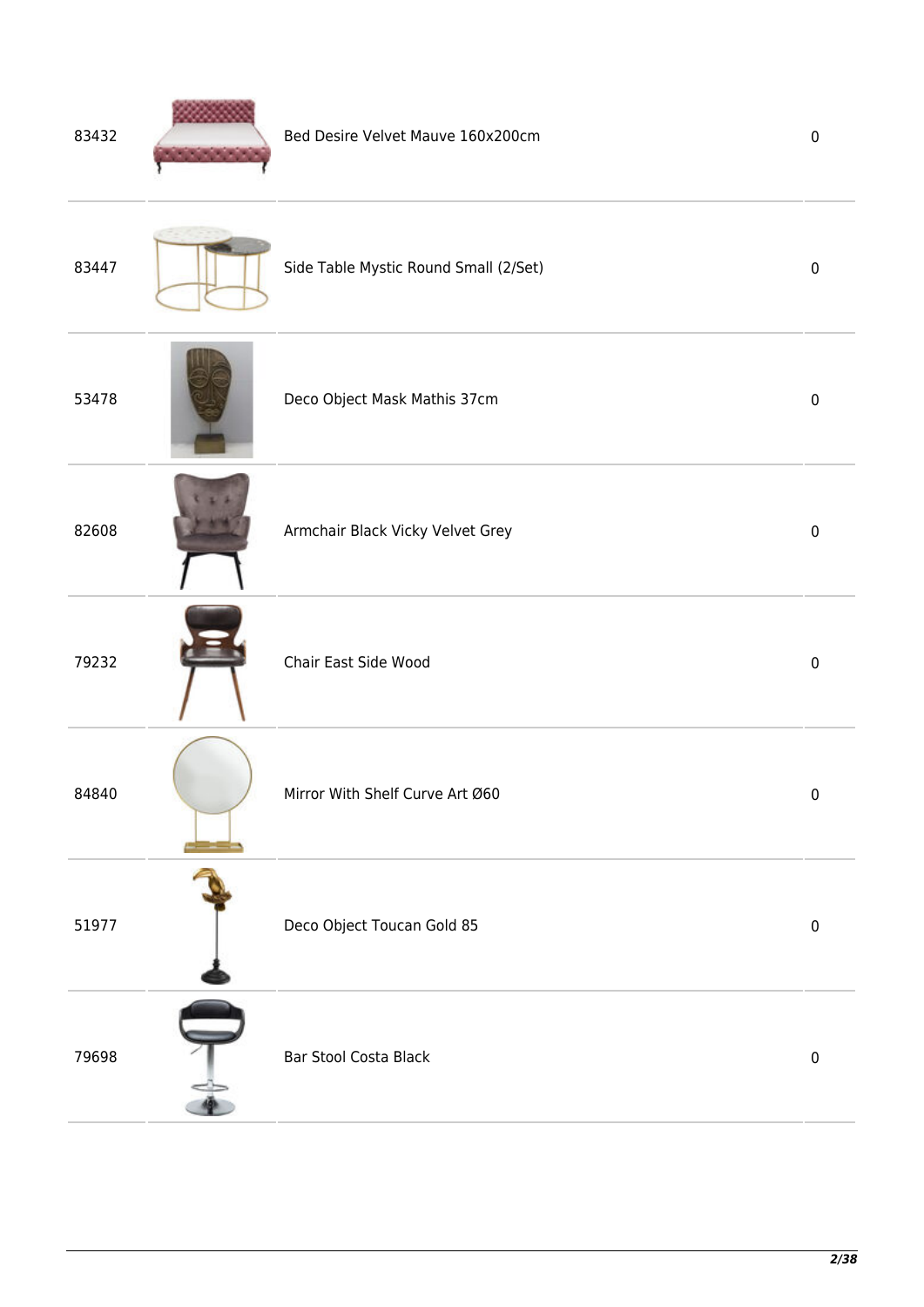| 52289 | Bottle Holder Lobster                              | $\pmb{0}$ |
|-------|----------------------------------------------------|-----------|
| 86104 | Sleeping Stool Brenda Grey with Cover Grey 76x76cm | $\pmb{0}$ |
| 85431 | Mirror Curvy Chrome Look Ø100                      | $\pmb{0}$ |
| 60013 | Plate Deep Stuga                                   | $\pmb{0}$ |
| 53234 | Vase Art Pastel Red 17cm                           | $\pmb{0}$ |
| 42565 | Shoe Container Caruso 3 Anthracite (MO)            | $\pmb{0}$ |
| 53246 | Carpet Seaburry Charcoal 170x240cm                 | $\pmb{0}$ |
| 85994 | Swivel Armchair Carella                            | $\pmb{0}$ |
|       |                                                    |           |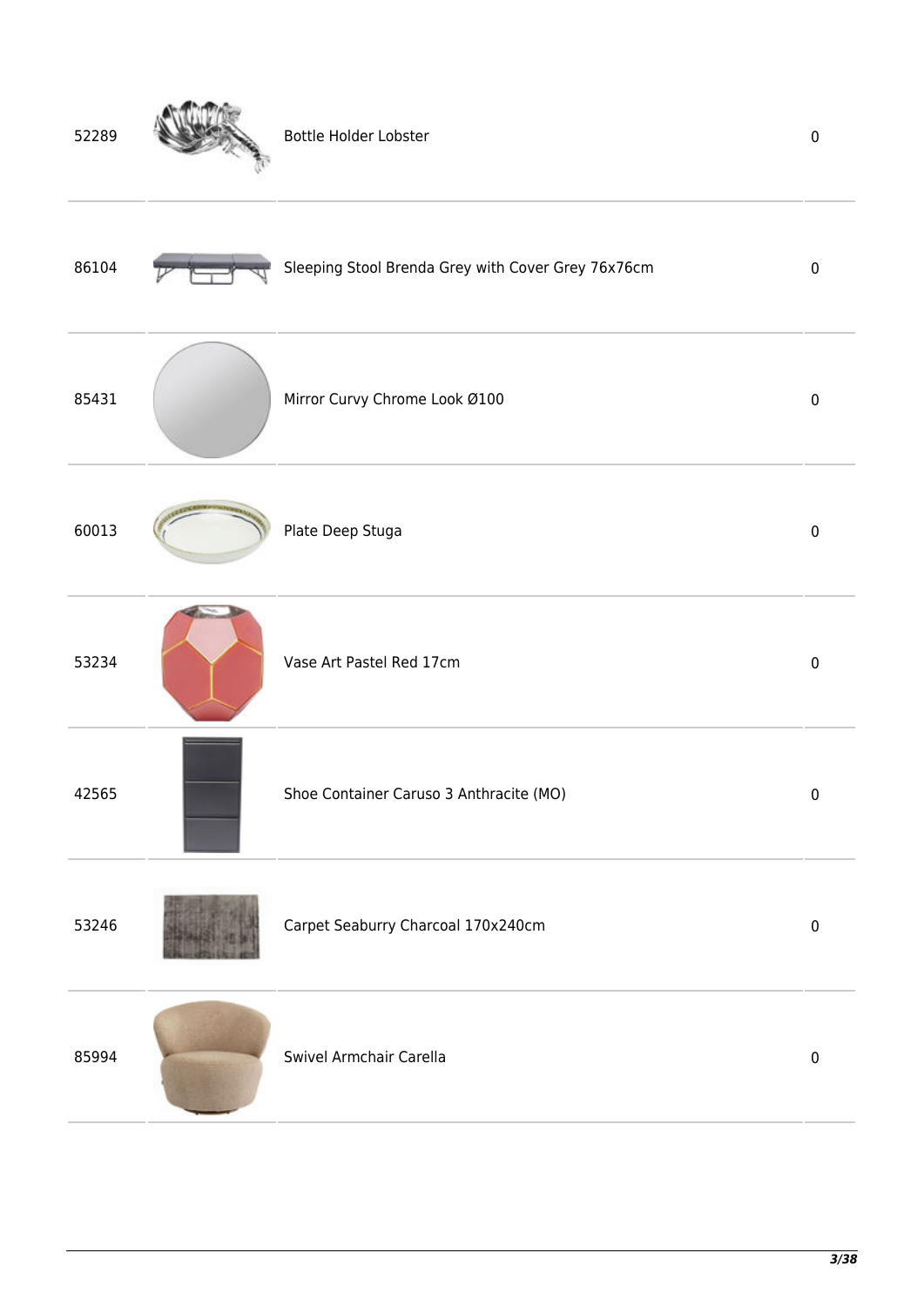| 25044 | Corner Sofa Palermo Grey                  | $\pmb{0}$ |
|-------|-------------------------------------------|-----------|
| 85253 | Armchair Vicky Loco Grey                  | $\pmb{0}$ |
| 53237 | Vase Art Pastel Grey 21cm                 | $\pmb{0}$ |
| 76860 | <b>Bar Stool Ornament Black</b>           | $\pmb{0}$ |
| 86294 | Corner Sofa Monza Left Velvet Curry 296cm | $\pmb{0}$ |
| 42210 | Pendant Lamp Parecchi Black 100           | $\pmb{0}$ |
| 83502 | <b>Dresser Piano 5 Drawers</b>            | $\pmb{0}$ |
| 53220 | Carpet Runway Grey 200x300cm              | $\pmb{0}$ |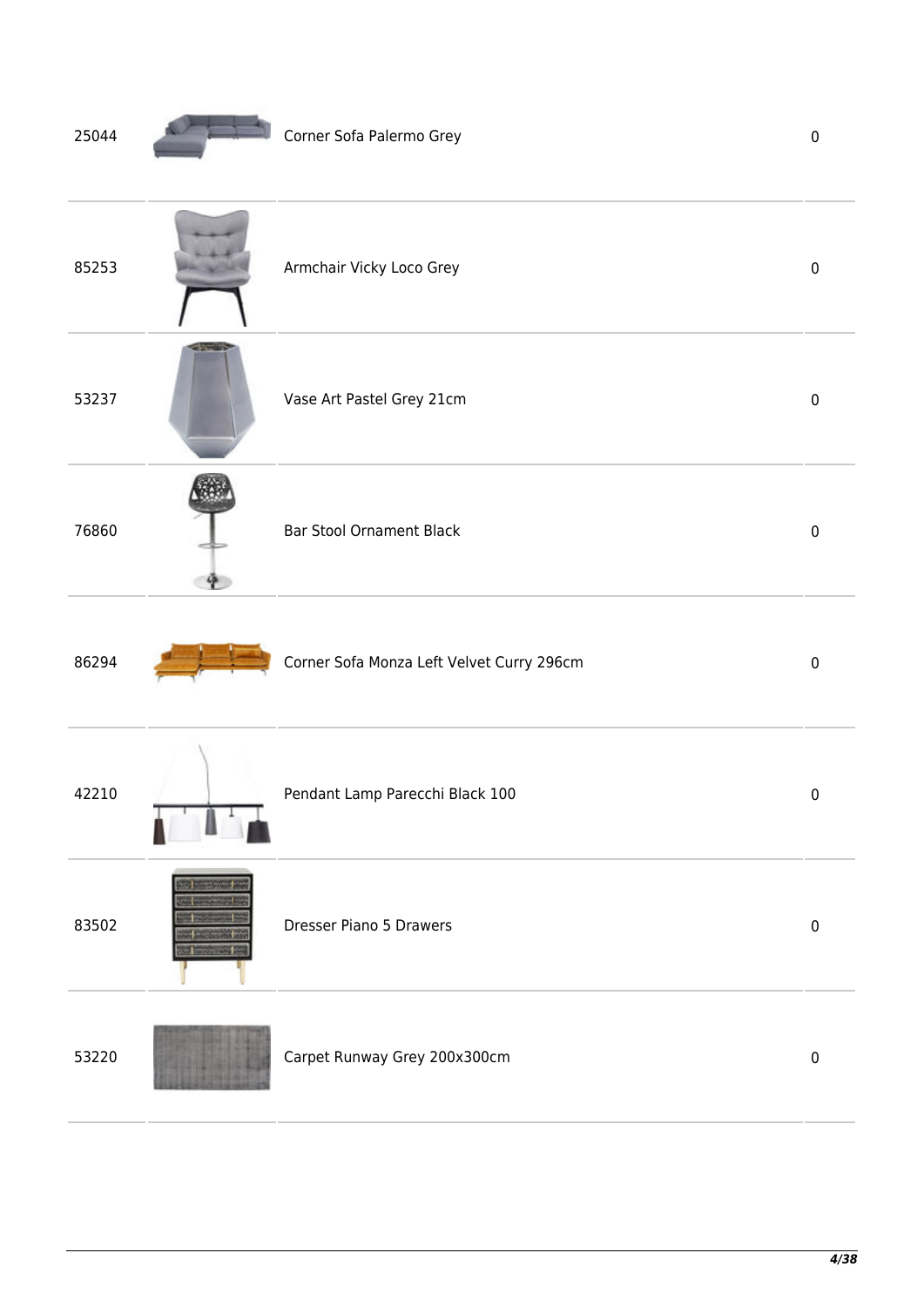| 53390 | Wall Clock Cuckoo Bird Matt Gold 24x58cm | $\pmb{0}$ |
|-------|------------------------------------------|-----------|
| 85531 | Chair with Armrest Kira Grey             | $\pmb{0}$ |
| 83880 | Console Osaka                            | $\pmb{0}$ |
| 42108 | Cushion Glossy Shine Rot 60x60cm         | $\pmb{0}$ |
| 42074 | Cushion Lumiere 40x40cm                  | $\pmb{0}$ |
| 85825 | Shelf Milano 150x98cm                    | $\pmb{0}$ |
| 84475 | Table Harmony Dark Silver 180x90         | $\pmb{0}$ |
| 38617 | Mug Muriel Assorted                      | $\pmb{0}$ |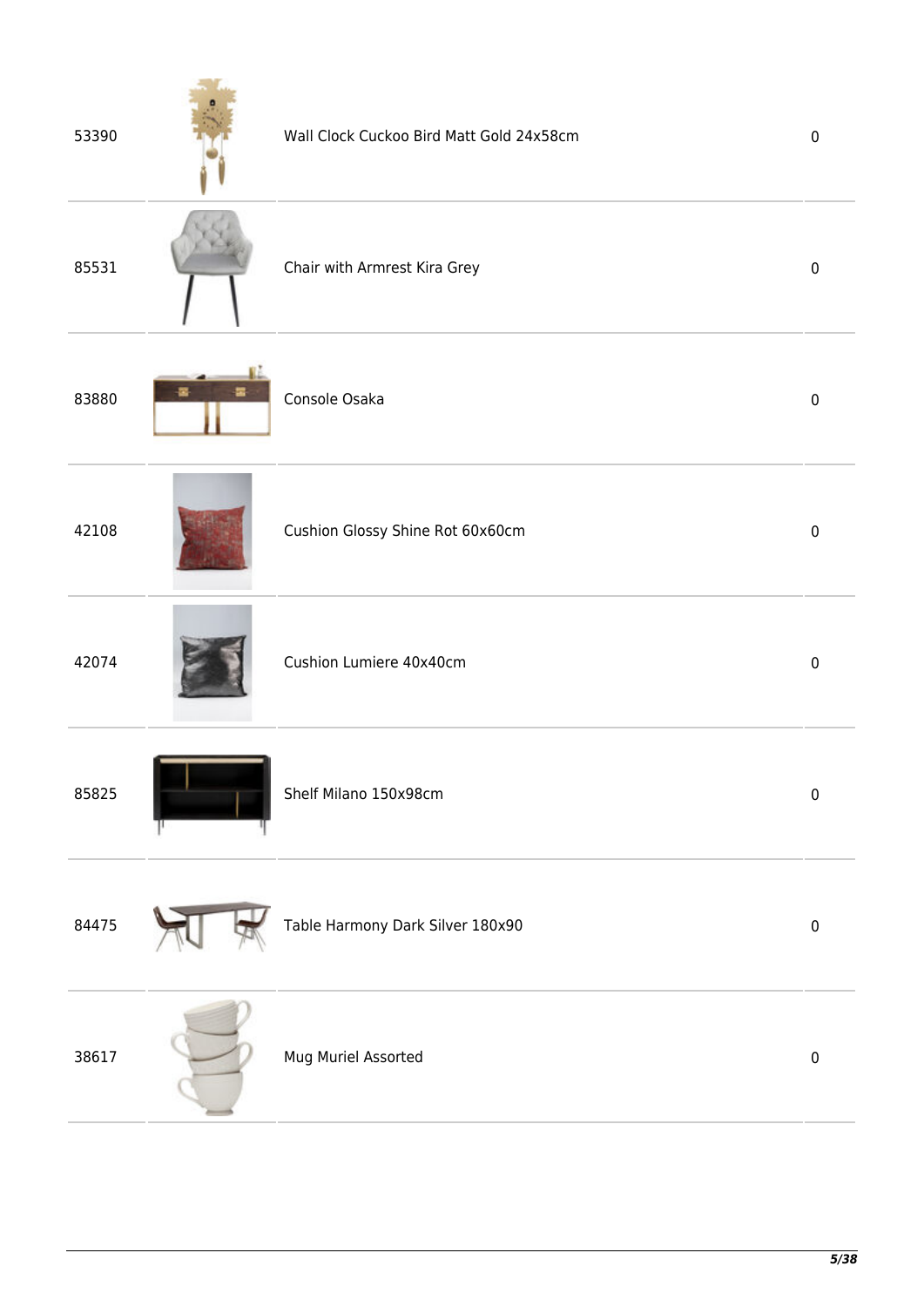| 85235 |    | Table Parquet Silver 90x180cm              | $\pmb{0}$ |
|-------|----|--------------------------------------------|-----------|
| 82688 |    | Coffee Table Monocle Dark brown 100x60     | $\pmb{0}$ |
| 80978 |    | Chair Reunion                              | $\pmb{0}$ |
| 35855 |    | Picture Glass Lion King Standing 160x120cm | $\pmb{0}$ |
| 53306 |    | Deco Vase Jasper 31cm                      | $\pmb{0}$ |
| 85809 | ਅਬ | Bar Trolley Fenja                          | 0         |
| 83140 |    | Armchair Loft Salt & Pepper                | $\pmb{0}$ |
| 42115 |    | Cushion Casual Blue 60x60cm                | $\pmb{0}$ |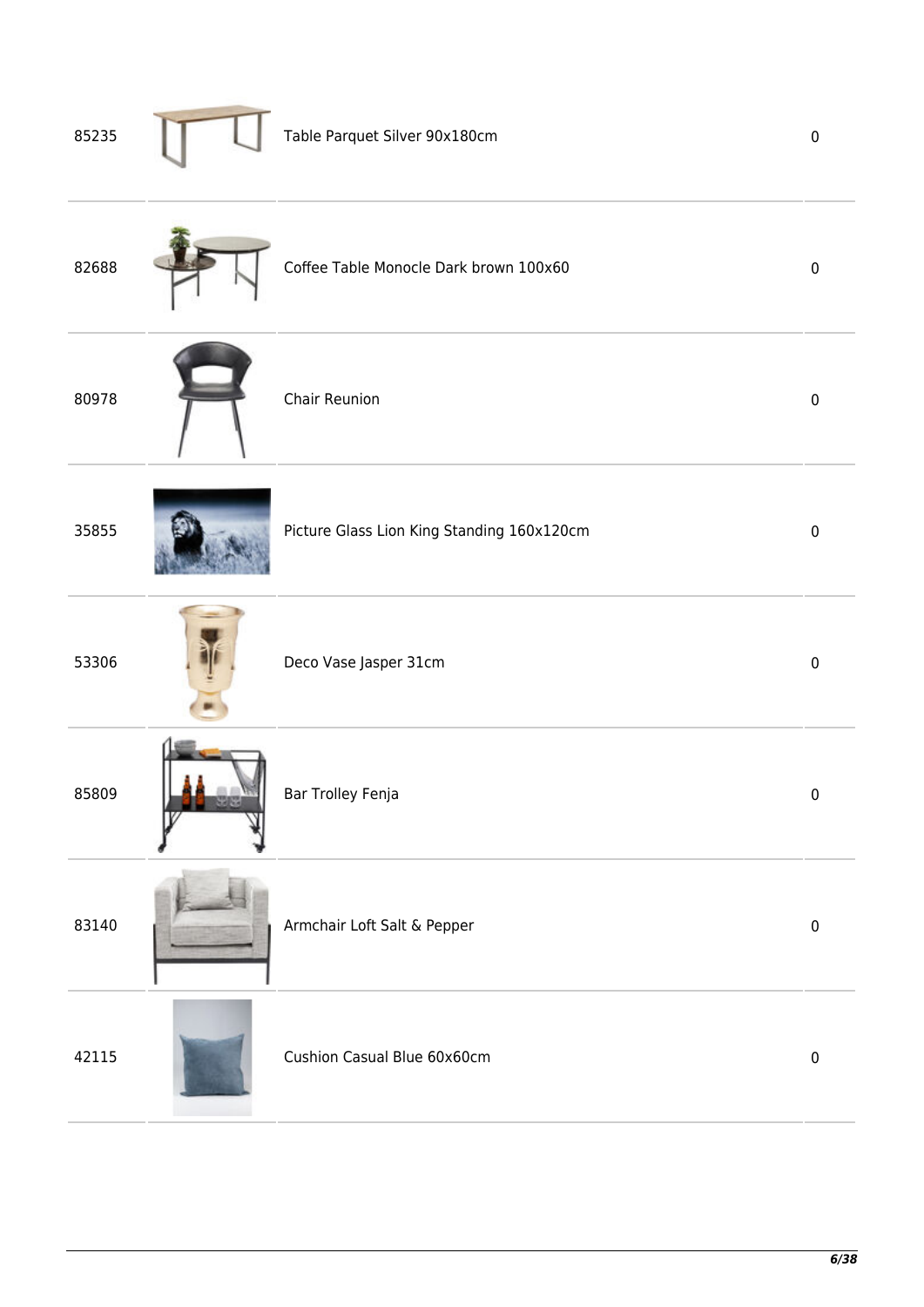| 84647 | Chair Two Face Green                | $\mathbf 0$ |
|-------|-------------------------------------|-------------|
| 85226 | Console South Beach 120x45          | $\mathbf 0$ |
| 61602 | Table Lamp Animal Monkey Gold Blue  | $\pmb{0}$   |
| 53296 | Wall Clock Propeller Ø62cm          | $\pmb{0}$   |
| 82516 | Mirror Clip Black 32x177cm          | $\pmb{0}$   |
| 52570 | Picture Touched Flower Sky 90x120cm | $\pmb{0}$   |
| 53247 | Carpet Seaburry Grey 200x300cm      | $\pmb{0}$   |
| 52708 | Wall Lamp Animal Wolf Head          | $\pmb{0}$   |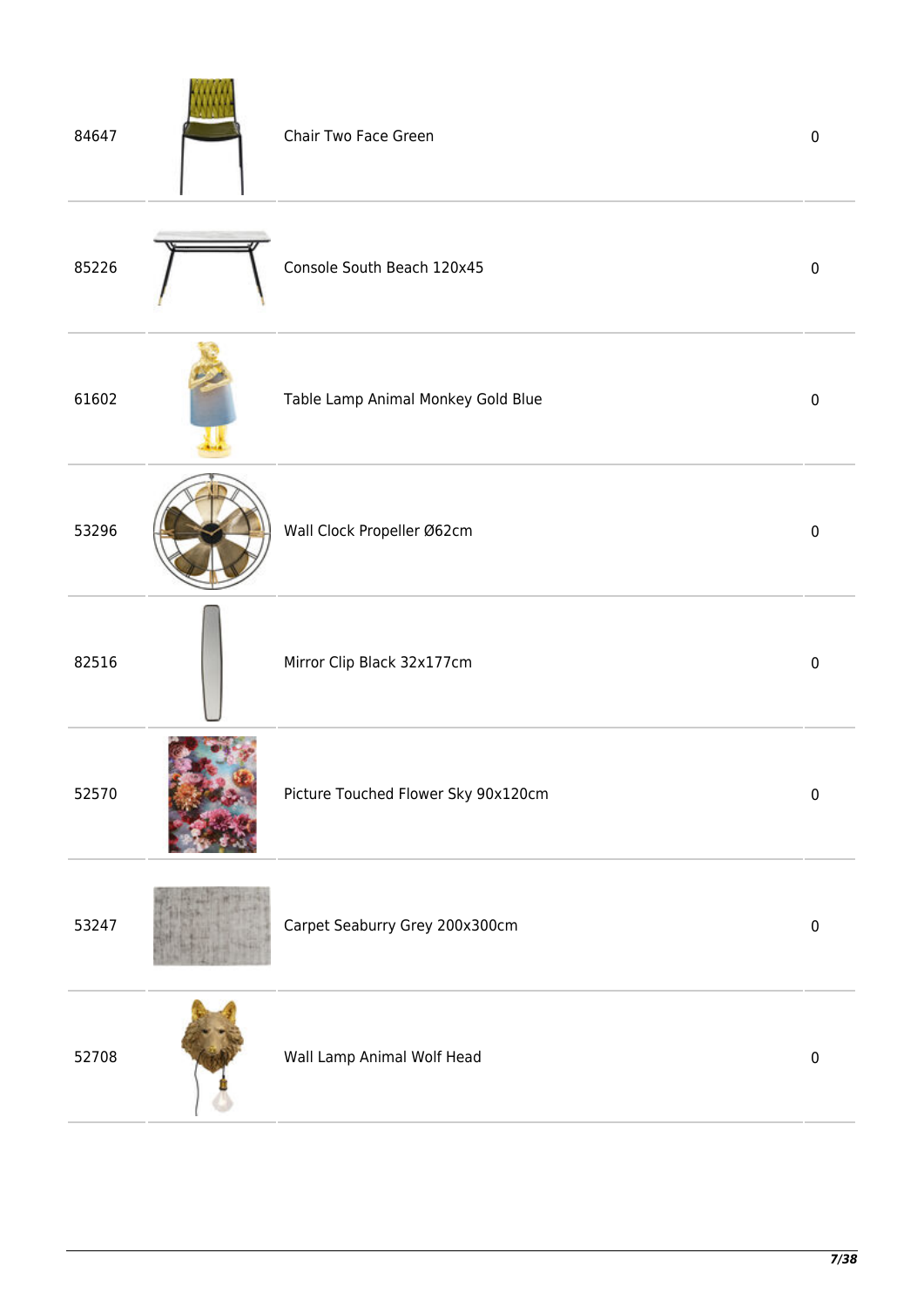| 69162 | Deco Figurine Pegasus 56cm             | $\pmb{0}$ |
|-------|----------------------------------------|-----------|
| 42101 | Cushion Romance 40x40cm                | $\pmb{0}$ |
| 81832 | Coffee Table East Coast Round (3/Set)  | $\pmb{0}$ |
| 32019 | Carpet Vegas Fur 170x240cm             | $\pmb{0}$ |
| 53451 | Deco Figurine Tipsy Dancing Bears 14cm | $\pmb{0}$ |
| 61534 | Deco Figurine Gangster Rabbit White    | $\pmb{0}$ |
| 52057 | Etagère Flamingo                       | $\pmb{0}$ |
| 85688 | Side Table Blossom Tree Ø41cm          | $\pmb{0}$ |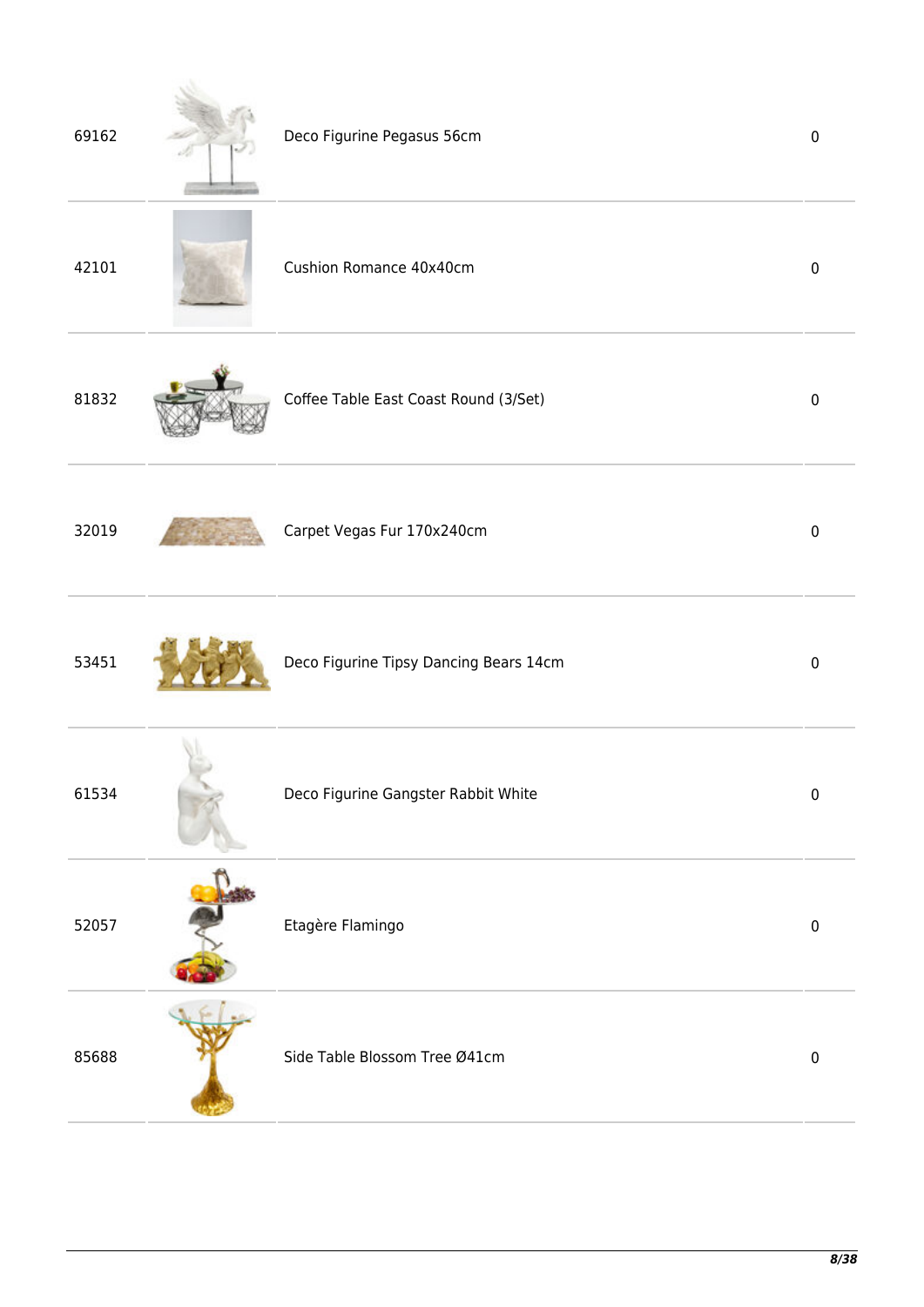| 51338 | Pendant Lamp Ruffle Dining White    | $\pmb{0}$ |
|-------|-------------------------------------|-----------|
| 85666 | Table Sorrento 180x90cm             | $\pmb{0}$ |
| 52497 | Floor Lamp Axe                      | $\pmb{0}$ |
| 60191 | Carpet Kelim Pop Rockstar 170x240cm | $\pmb{0}$ |
| 52253 | Vase Funky 34                       | $\pmb{0}$ |
| 52826 | Vase Abstract Counterpart 22cm      | $\pmb{0}$ |
| 65663 | Vase Rose Multi Chrome Small        | $\pmb{0}$ |
| 85859 | Lowboard Cesaro 160x50cm            | $\pmb{0}$ |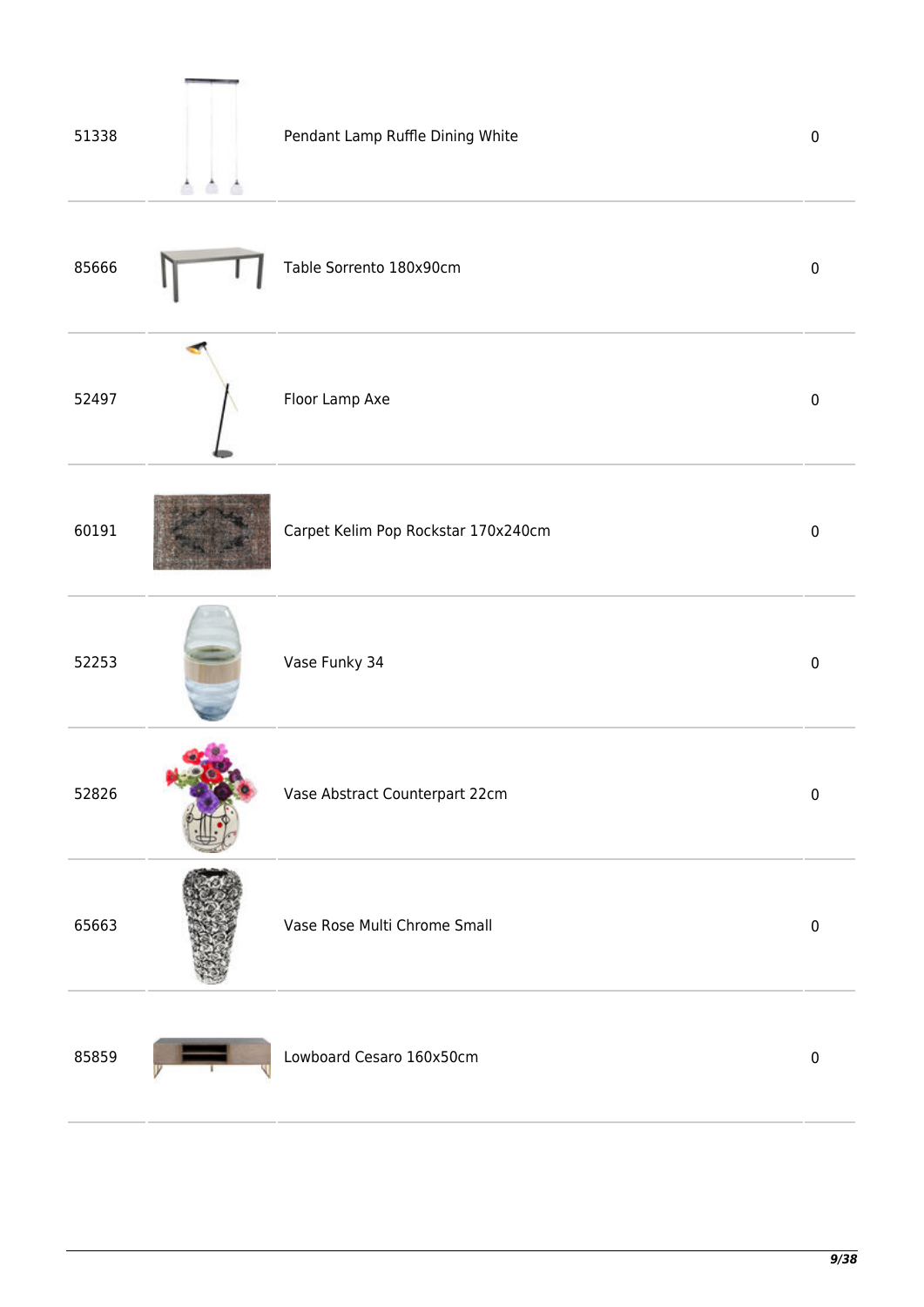| 85407 | $\prod \prod \prod$ | Bar Cabinet Osaka 107x92cm                 | $\pmb{0}$   |
|-------|---------------------|--------------------------------------------|-------------|
| 81938 |                     | Table Puro Plain 70x140cm                  | $\pmb{0}$   |
| 53554 |                     | Deco Object Abstract Face Multicolour 52cm | $\pmb{0}$   |
| 85232 |                     | Table Parquet Chrome 180x90                | $\mathbf 0$ |
| 51561 |                     | Deco Box Chameleon 34                      | $\mathbf 0$ |
| 51726 |                     | Bowl Rosa Ø28                              | $\pmb{0}$   |
| 82684 |                     | Armchair Vicky Grey                        | $\pmb{0}$   |
| 38802 |                     | Pendant Lamp Dining Concrete Tre 120cm     | $\pmb{0}$   |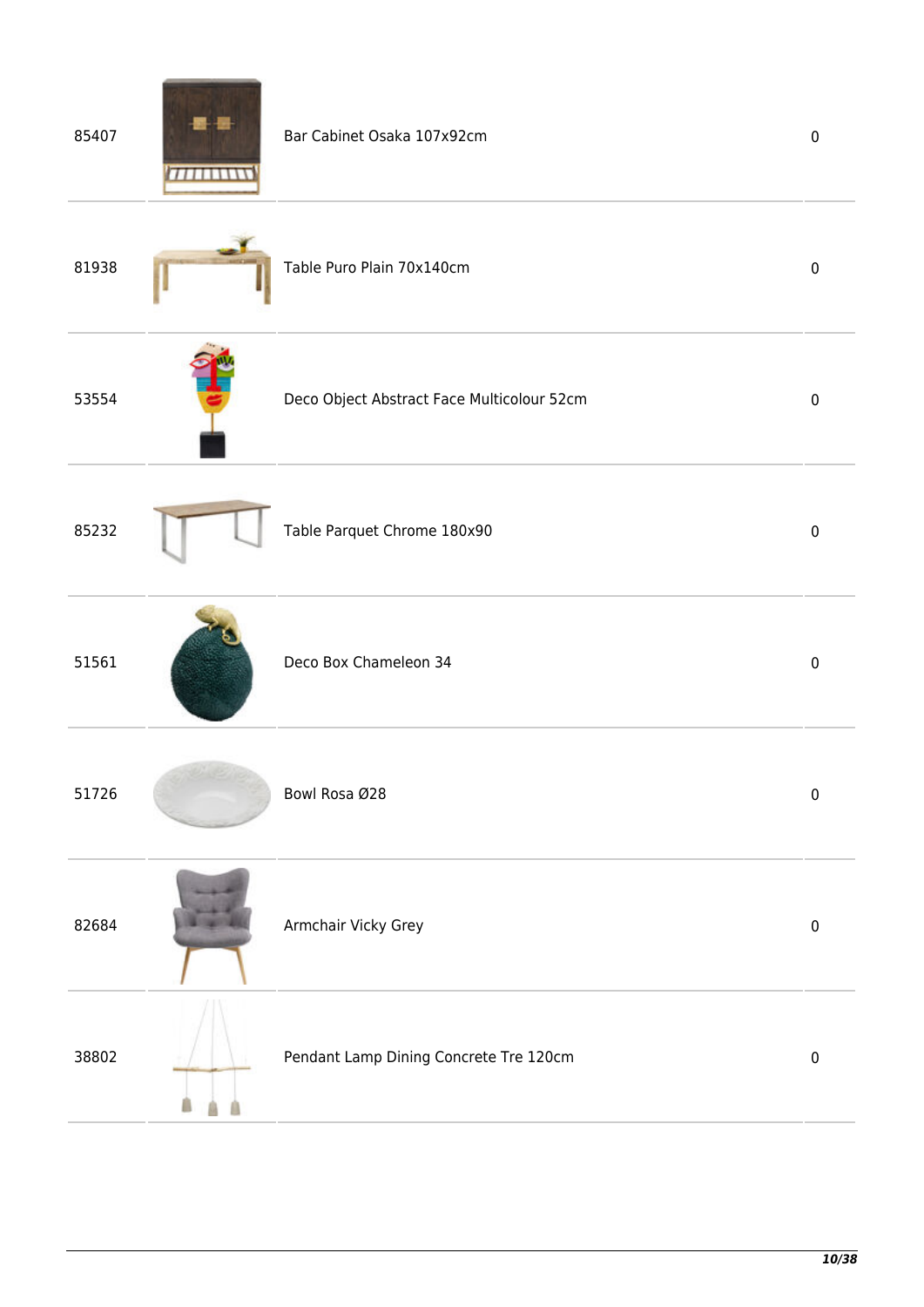| 82033 | Infinity Ottomane Elements Grey Right        | 0         |
|-------|----------------------------------------------|-----------|
| 85915 | Room Divider King Lion vs Cat Girl 120x180cm | $\pmb{0}$ |
| 53037 | Deco Object Mirrored Parrot 53cm             | $\pmb{0}$ |
| 86306 | Lucca Middle Elements Grey 76cm              | $\pmb{0}$ |
| 85758 | Swivel Armchair Toledo Dark Blue             | $\pmb{0}$ |
| 84424 | Armchair Tudor Velvet Black                  | 0         |
| 53354 | Table Lamp Alba Silver 42cm                  | $\pmb{0}$ |
| 84815 | <b>Armchair Mansion</b>                      | $\pmb{0}$ |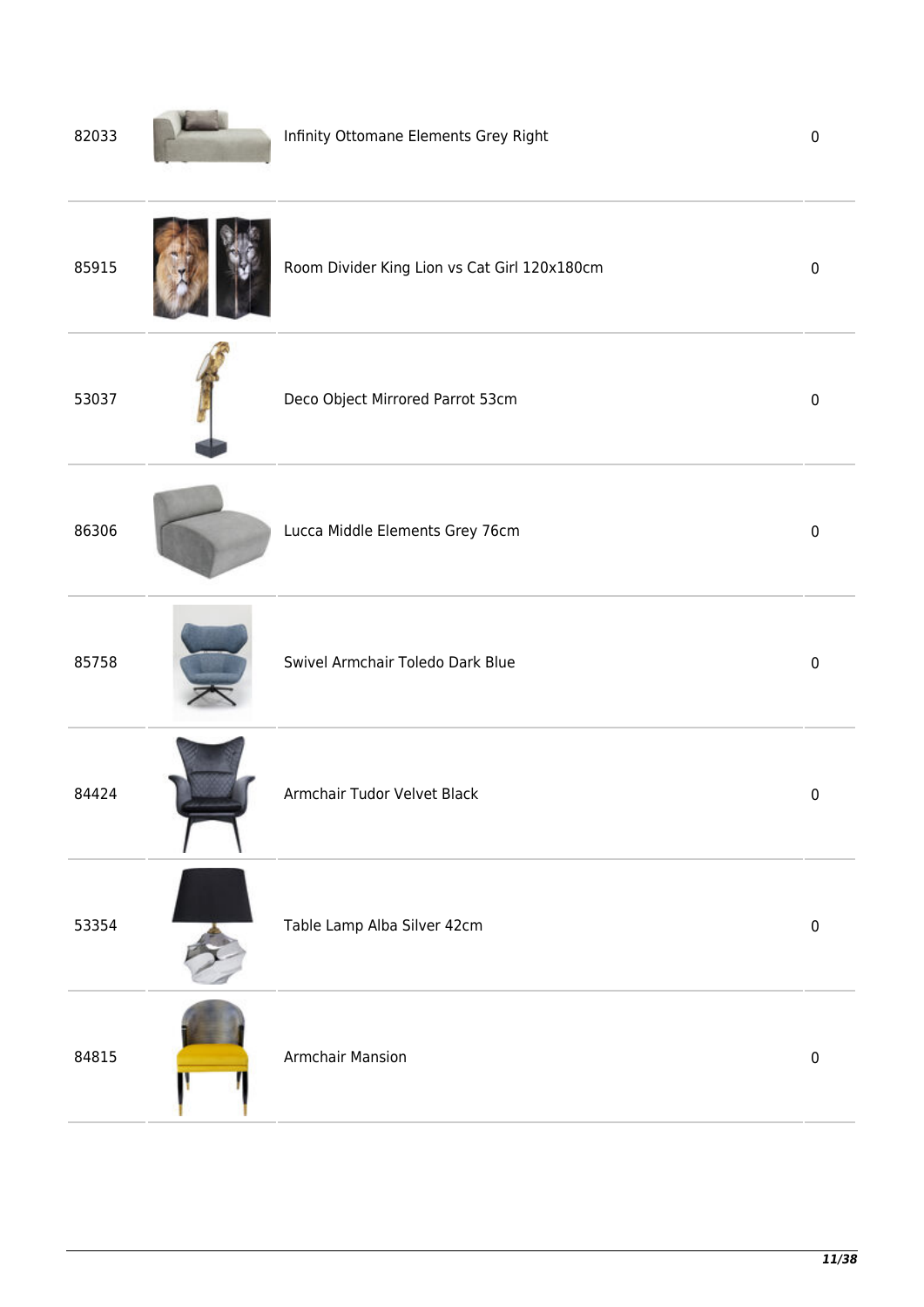| 52940 | Cushion Embroidery Violet 50x50cm        | $\pmb{0}$ |
|-------|------------------------------------------|-----------|
| 85856 | Lowboard Selina 160x42cm                 | $\pmb{0}$ |
| 80044 | Swivel Armchair Colmar Rust Red          | $\pmb{0}$ |
| 61920 | Pendant Lamp Ischia Spiral Tre           | $\pmb{0}$ |
| 86038 | Ottomane Right Element Chiara Cream 76cm | $\pmb{0}$ |
| 85864 | Lowboard Nova 160x44cm                   | $\pmb{0}$ |
| 51942 | Bookend Elephants 42 (2/Set)             | $\pmb{0}$ |
| 84706 | Cabinet Oro                              | $\pmb{0}$ |
|       |                                          |           |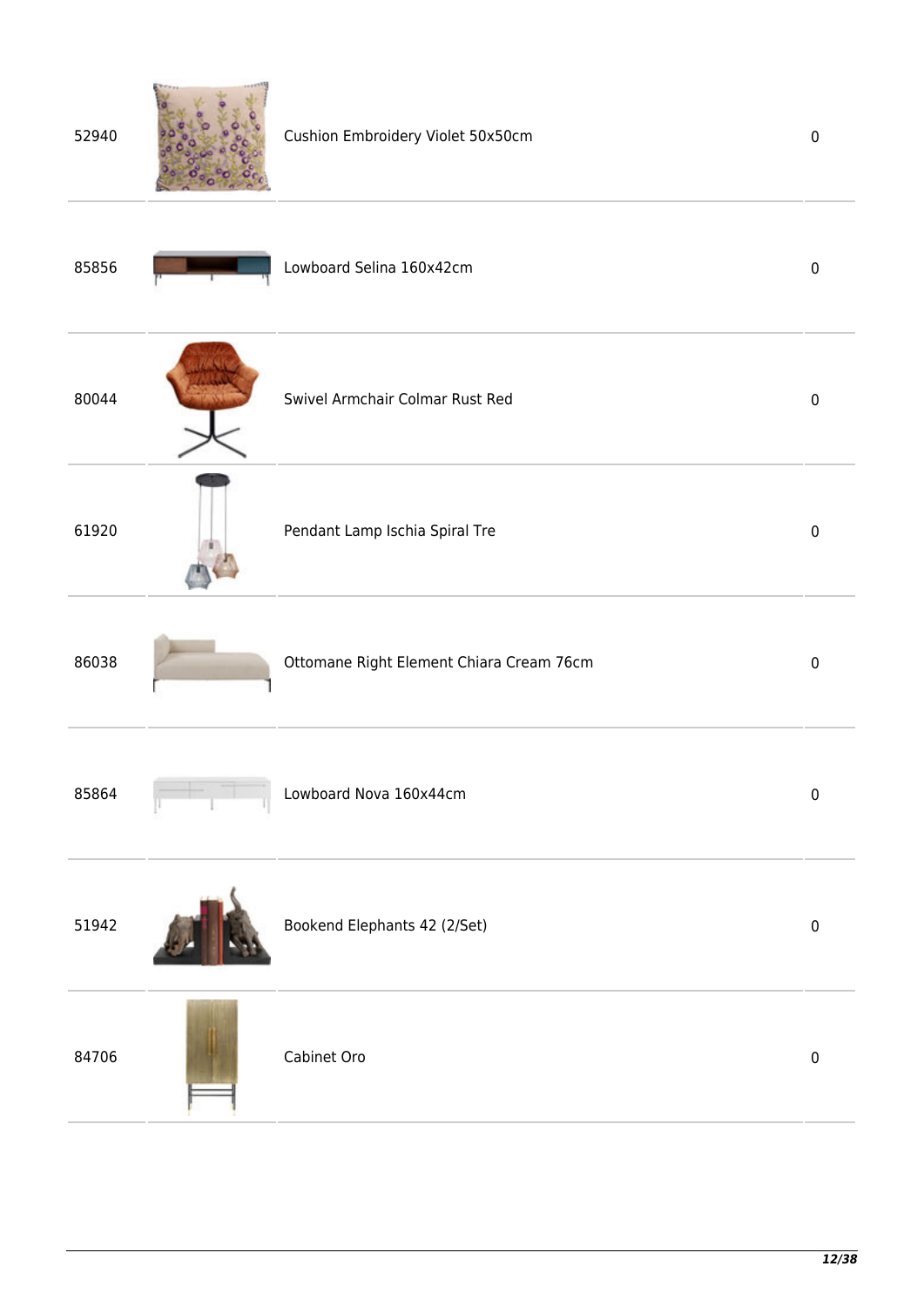| 38729 | Wall Clock Factory LED              | $\mathbf 0$ |
|-------|-------------------------------------|-------------|
| 60874 | Picture Frame Art 3D Euro 118x83cm  | $\mathbf 0$ |
| 76652 | VIP Baggage Trolley Vegas Silver    | $\pmb{0}$   |
| 82707 | Sofa Perugia 2-Seater Cream         | $\pmb{0}$   |
| 51867 | Picture Glass Man In Space 240x80cm | $\pmb{0}$   |
| 39592 | Plate Swirl Blue Ø19cm              | $\pmb{0}$   |
| 39259 | Wall Clock Glass Chaos Fire Ø80cm   | $\pmb{0}$   |
| 39471 | VIP Stand Vegas Gold 1pc            | $\pmb{0}$   |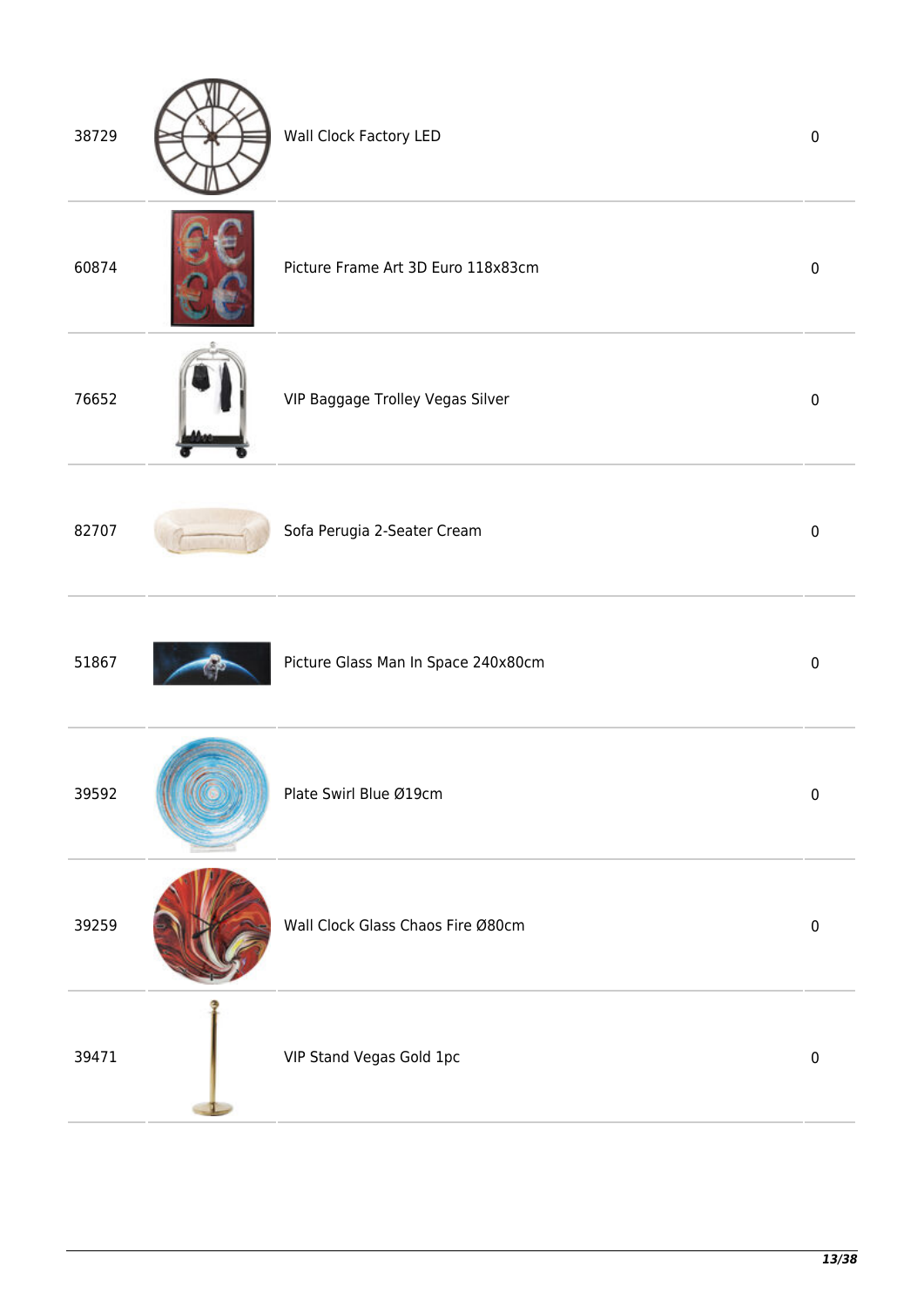| 86154 | Coffee Table Perelli Brass (3/Set) | $\pmb{0}$ |
|-------|------------------------------------|-----------|
| 85264 | Stool Flint Stone Black Ø35cm      | $\pmb{0}$ |
| 82743 | Chair Wire White                   | $\pmb{0}$ |
| 52638 | Oil Painting Frame Otilia 80x100cm | $\pmb{0}$ |
| 53229 | Wall Object Alia 25x30cm           | $\pmb{0}$ |
| 85886 | Bookshelf Ravello 80x195cm         | $\pmb{0}$ |
| 86071 | Chair Viva Brown                   | $\pmb{0}$ |
| 63914 | Deco Object Trapez Star 70cm       | $\pmb{0}$ |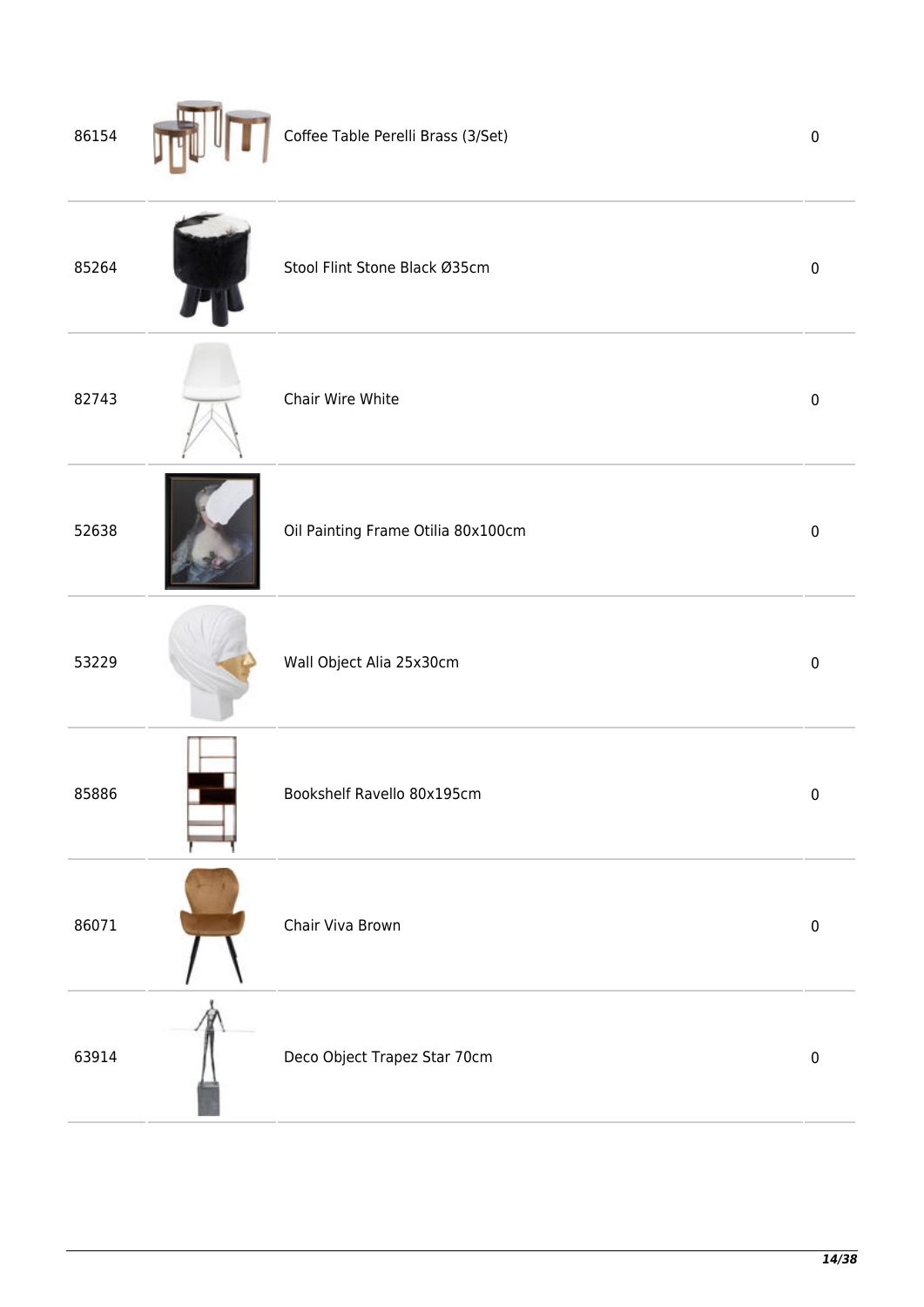| 42119 | Cushion Romance 60x60cm                 | $\pmb{0}$   |
|-------|-----------------------------------------|-------------|
| 83907 | Table Boulevard 100x200cm               | $\pmb{0}$   |
| 83647 | Corner Sofa Infinity Velvet Ocean Right | $\pmb{0}$   |
| 51805 | Floor Lamp Lamp Nature Wave             | $\pmb{0}$   |
| 82667 | Tray Table Classy Chrome                | $\mathbf 0$ |
| 86108 | Office Chair Rouven 120cm               | $\pmb{0}$   |
| 84588 | Table Jackie Oak Crude Steel 160x80     | $\pmb{0}$   |
| 52774 | Table Lamp Grid Face White 60cm         | $\pmb{0}$   |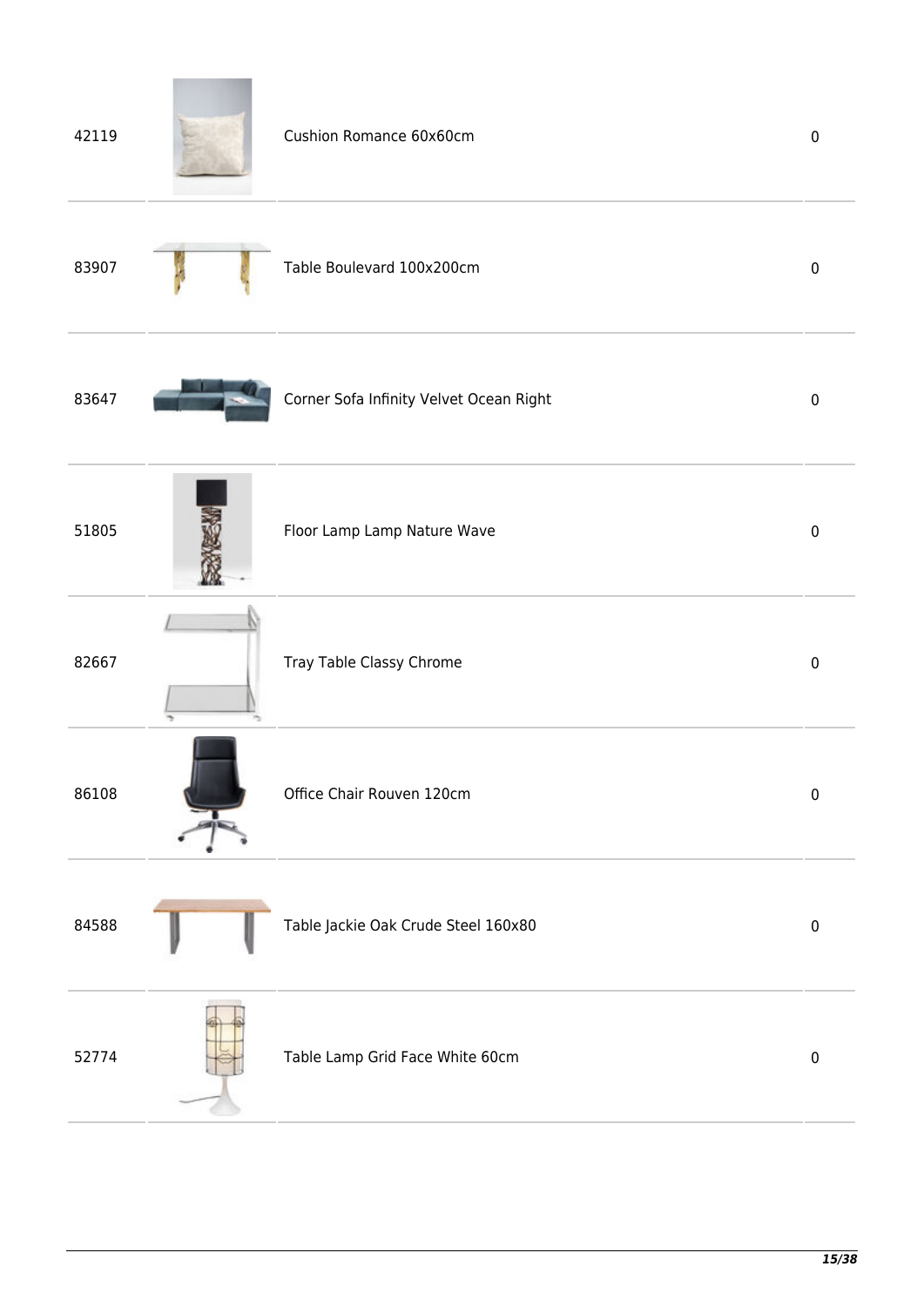| 80183 | Dresser Zick Zack Finca 6Drw.      | $\pmb{0}$ |
|-------|------------------------------------|-----------|
| 39275 | Picture Glass Tough Girl 120x120cm | $\pmb{0}$ |
| 84885 | Sideboard Kalif                    | $\pmb{0}$ |
| 85826 | Shelf Milano 80x170cm              | $\pmb{0}$ |
| 62005 | Wall Clock Solo LED Ø98cm          | $\pmb{0}$ |
| 82565 | Shoe Container Caruso 3 Anthracite | $\pmb{0}$ |
| 85647 | Chair Ko Lanta Black               | $\pmb{0}$ |
| 85252 | Swivel Armchair Lady Loco Taupe    | $\pmb{0}$ |
|       |                                    |           |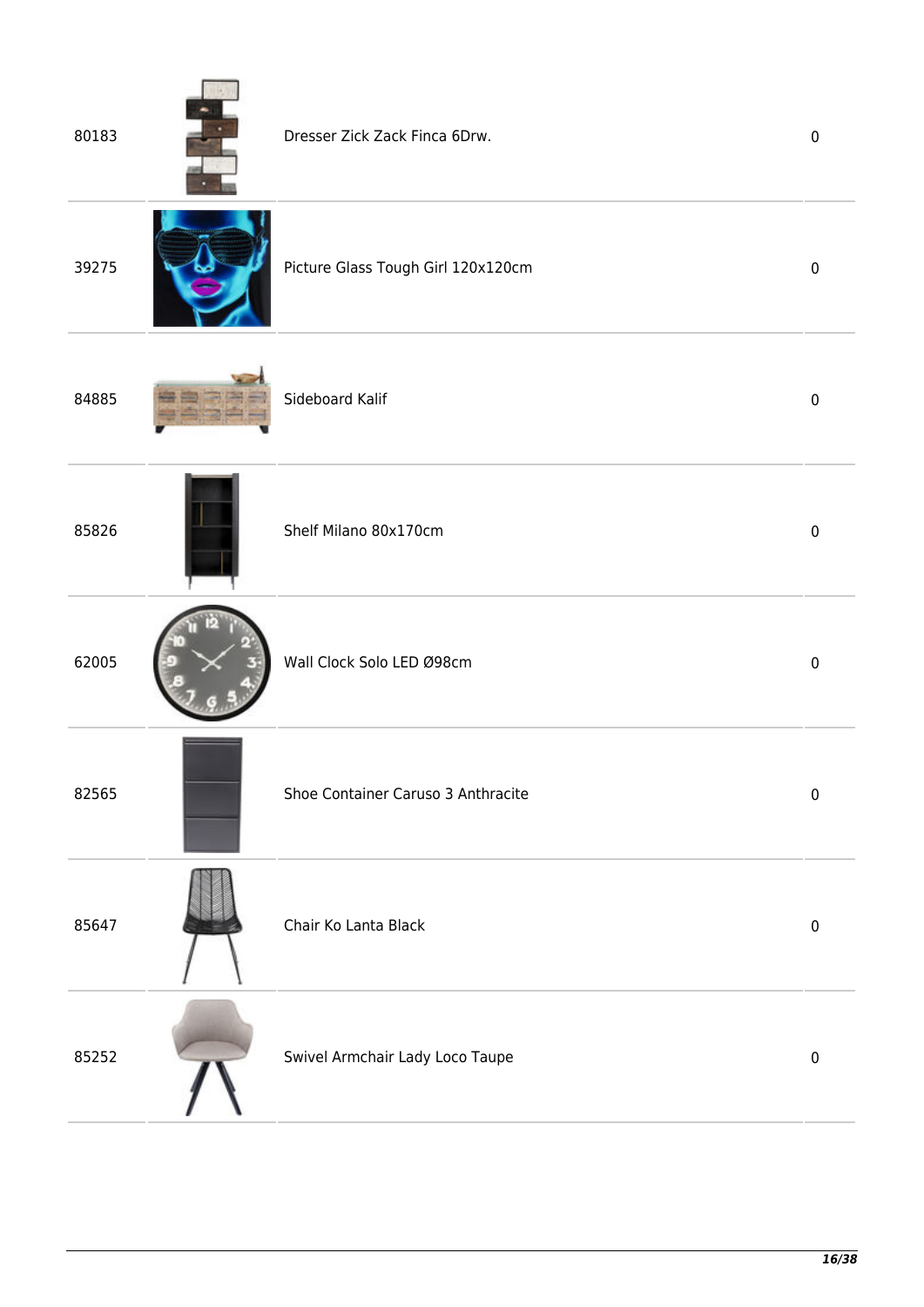| 84789 |   | Side Table Ray Oval (3/Set)           | $\pmb{0}$   |
|-------|---|---------------------------------------|-------------|
| 86141 |   | Sofa Dschinn 3-Seater Beige 233cm     | $\pmb{0}$   |
| 86237 |   | Sideboard Kira 140x68cm               | $\pmb{0}$   |
| 61782 |   | Vase Positano Belly Blue 21cm         | $\pmb{0}$   |
| 39978 |   | Deco Frame Gold Leaf 120x120cm        | $\mathbf 0$ |
| 84593 |   | Table Symphony Oak Crude Steel 160x80 | $\pmb{0}$   |
| 80402 | 澪 | Bar Rocky Vintage                     | $\pmb{0}$   |
| 85382 |   | Slatted Frame Comfort 100x200         | $\pmb{0}$   |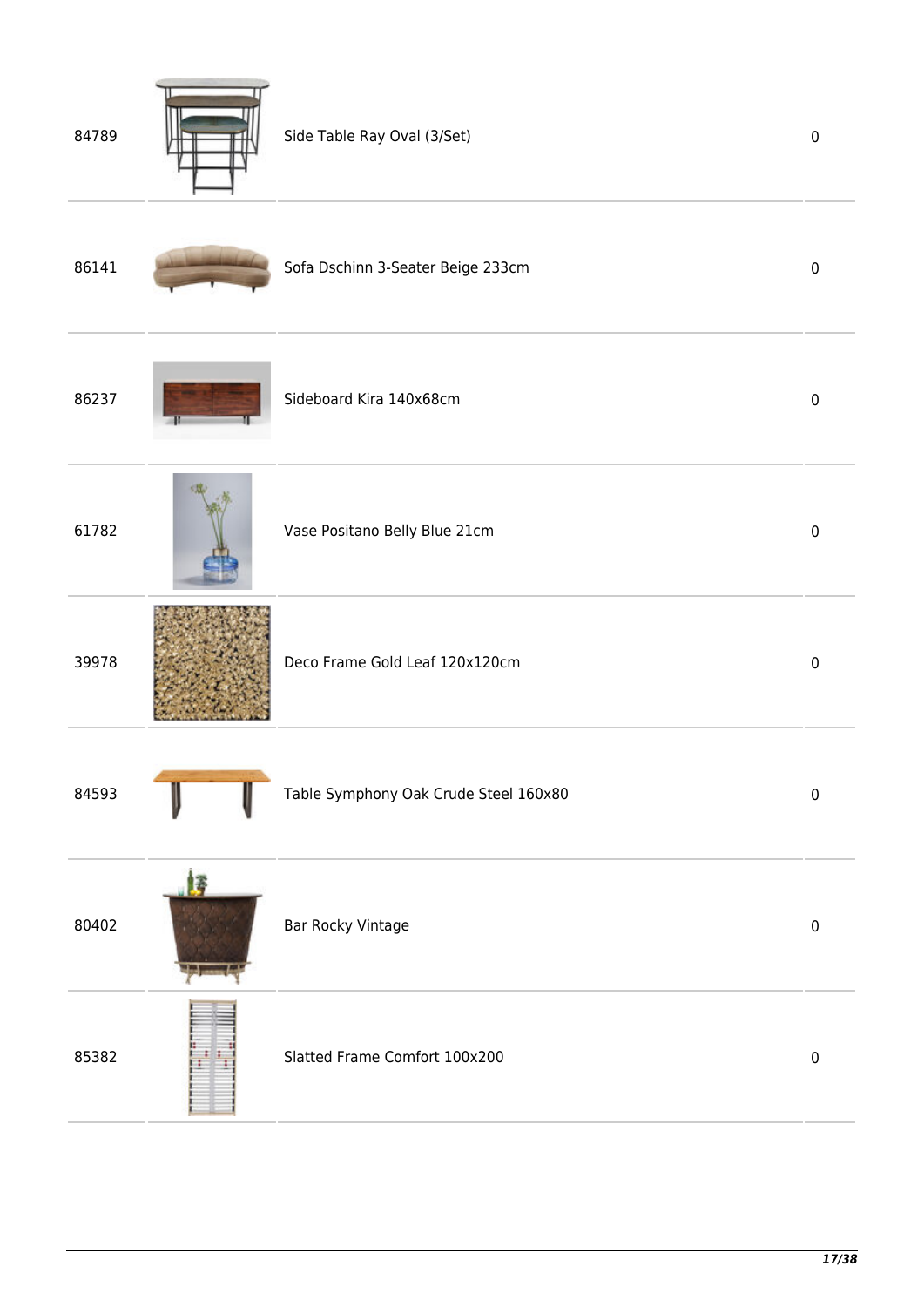| 85860 | Table Cesaro 200x100cm        | $\pmb{0}$   |
|-------|-------------------------------|-------------|
| 85908 | Corner Sofa Gianni Grey Right | $\pmb{0}$   |
| 53761 | Carpet Lola 170x240cm         | $\pmb{0}$   |
| 85227 | Sofa Proud 3-Seater Green     | $\pmb{0}$   |
| 85934 | Stool Discovery Olive         | $\pmb{0}$   |
| 82780 | Cabinet Fleur                 | $\pmb{0}$   |
| 85799 | Side Table Bennet 39x39cm     | $\pmb{0}$   |
| 42071 | Cushion Palm Leaf 40x40cm     | $\mathbf 0$ |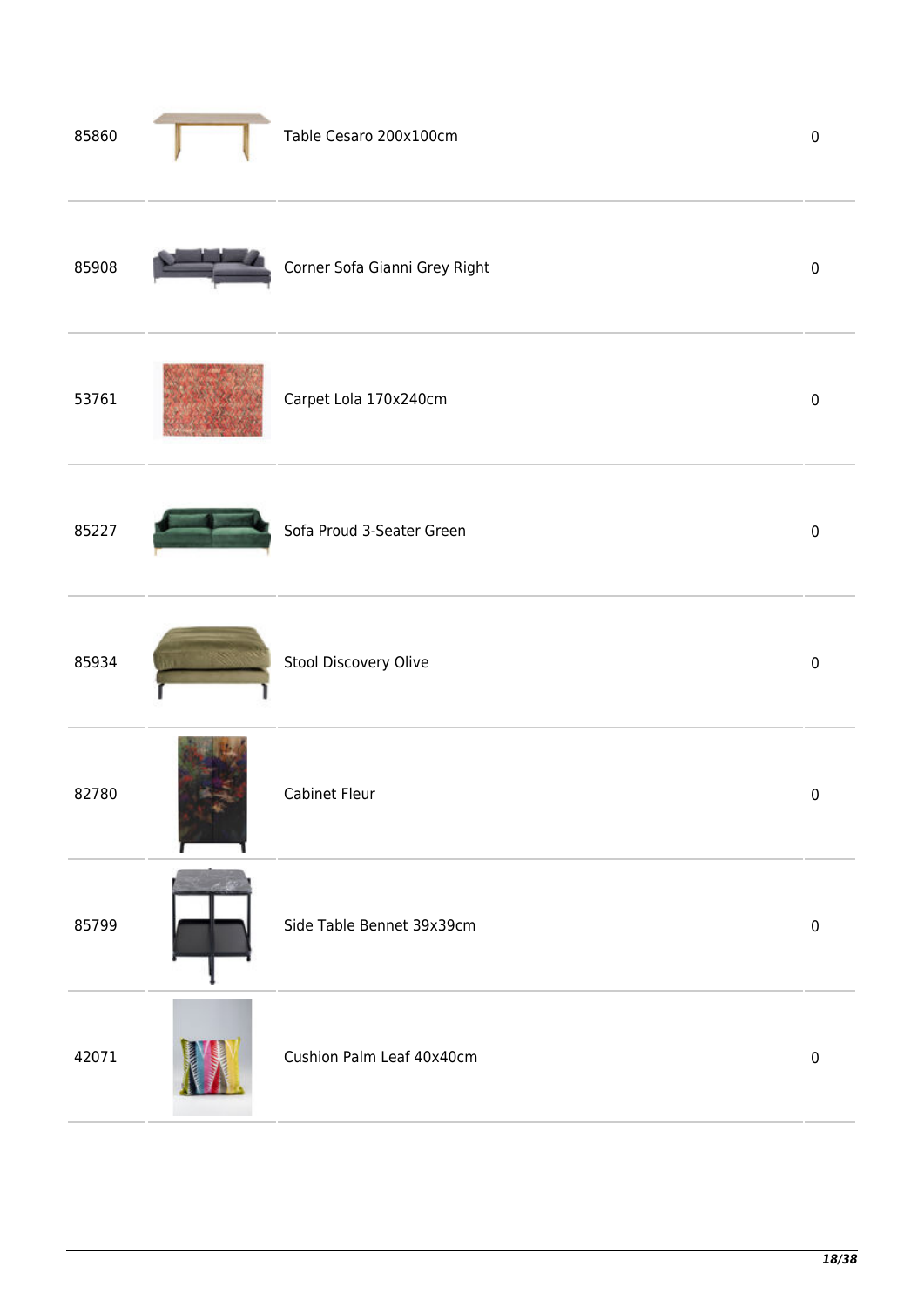| 86126 |           | Console Palms Black 100x86cm          | $\pmb{0}$ |
|-------|-----------|---------------------------------------|-----------|
| 81422 | $\bullet$ | Lowboard Rivet                        | $\pmb{0}$ |
| 84563 |           | Mirror Rayos Ø102                     | $\pmb{0}$ |
| 80179 |           | Coffee Table Wire White (2/Set)       | $\pmb{0}$ |
| 51411 |           | <b>Bulb Flow LED</b>                  | $\pmb{0}$ |
| 85474 |           | Sofa Discovery 2-Seater Cream         | $\pmb{0}$ |
| 53081 |           | Glass Picture Electric Fish 100x100cm | $\pmb{0}$ |
| 81042 |           | Recamiere Desire Velvet Silver        | $\pmb{0}$ |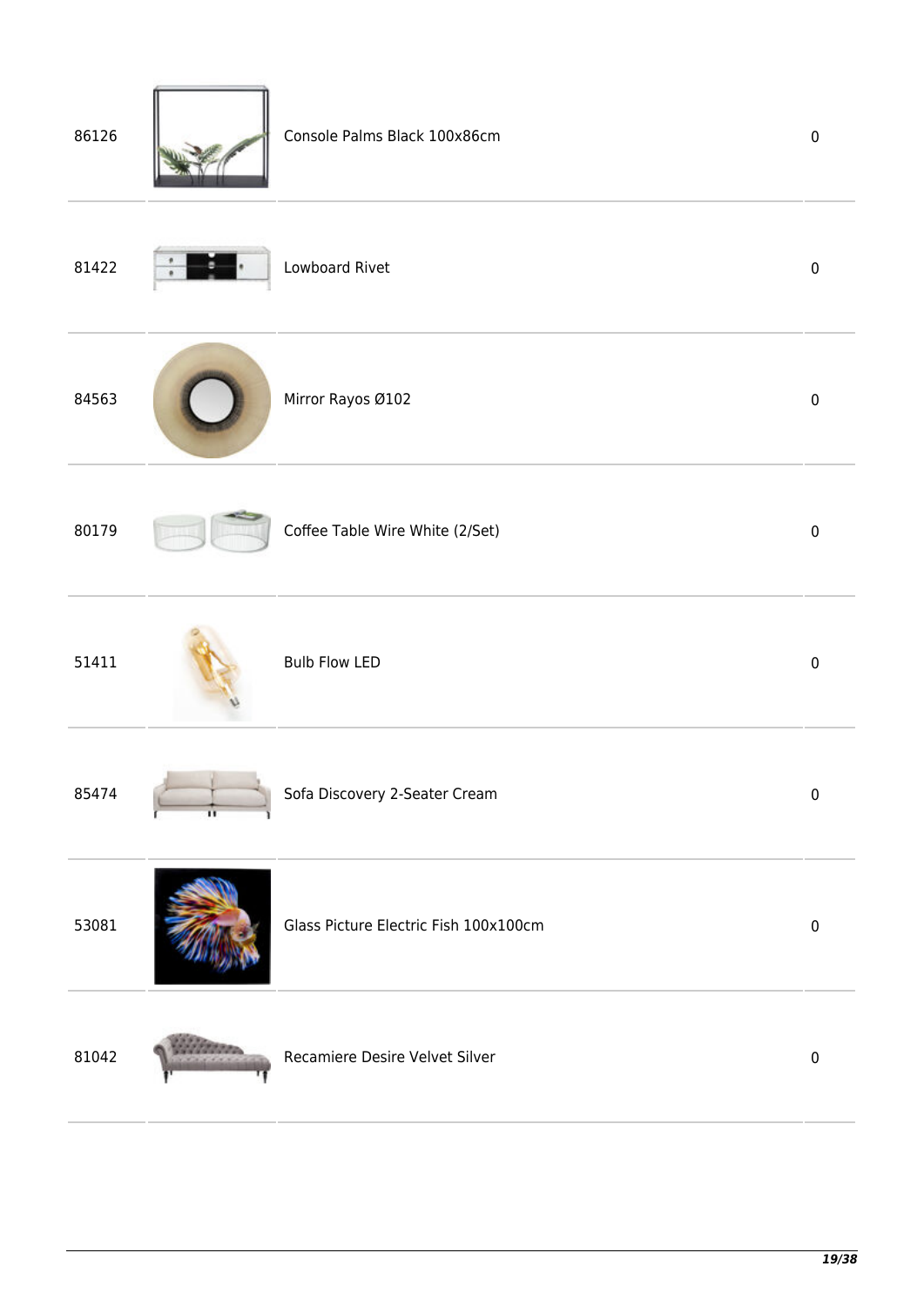| 86122 | Side Table Leafline Gold Ø42cm           | $\pmb{0}$   |
|-------|------------------------------------------|-------------|
| 85152 | Sideboard Terrazzo 183x77cm              | $\mathbf 0$ |
| 85551 | Desk Montieri Anthracite 100x53cm        | $\mathbf 0$ |
| 79253 | Newspaper Rack Exposition 174cm          | $\mathbf 0$ |
| 85786 | Box for Carpet Samples 47x27x14cm        | $\mathbf 0$ |
| 86099 | Wall Mirror Twiggy Gold Ø121cm           | $\pmb{0}$   |
| 83410 | Chair with Armrest Dark Lady Velvet Grey | $\pmb{0}$   |
| 52923 | Wall Object Antelope 41x100cm            | $\pmb{0}$   |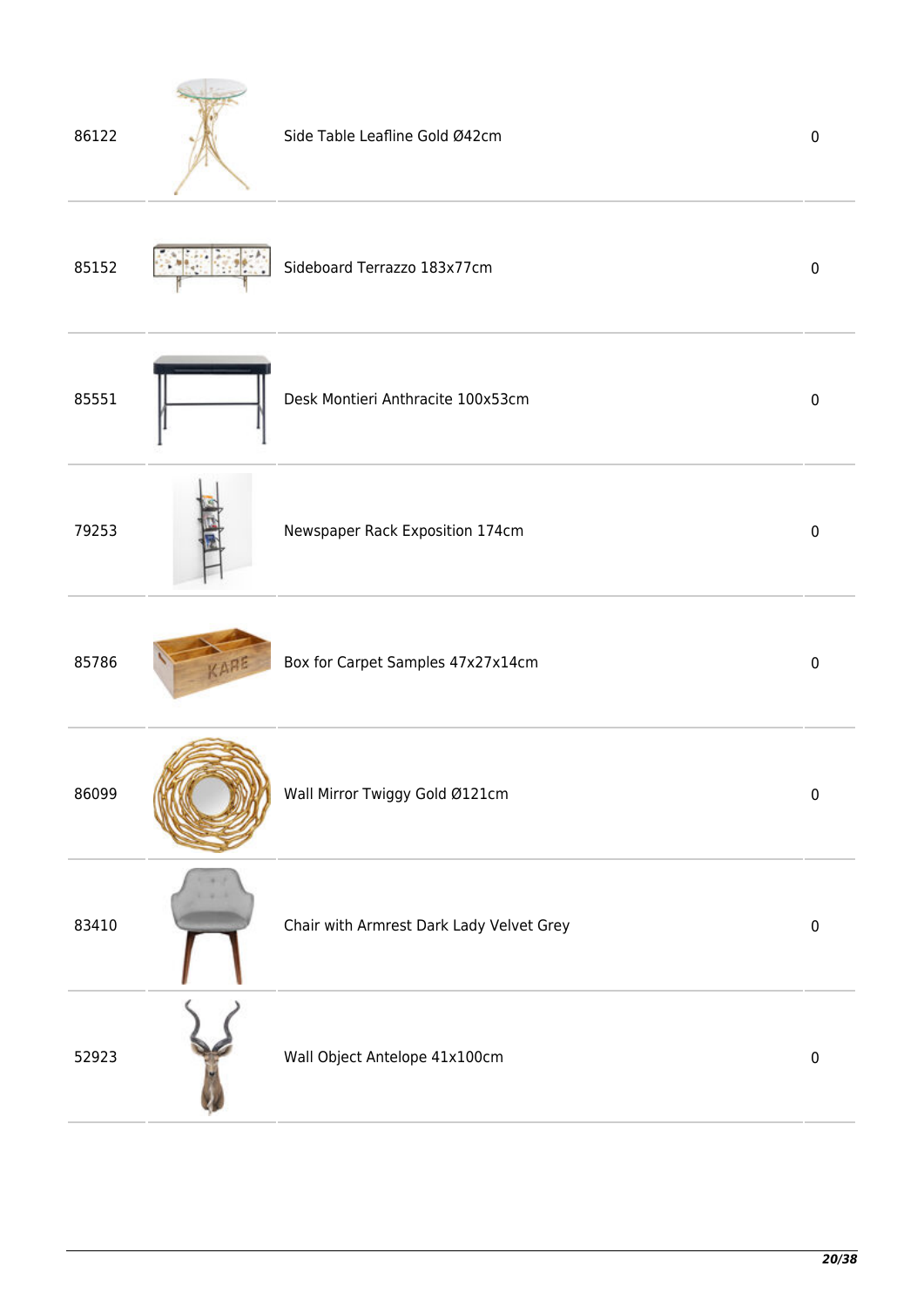| 83531 | Sofa Vegas Forever 3-Seater Bluegreen  | $\pmb{0}$    |
|-------|----------------------------------------|--------------|
| 86176 | Table Galaxy 180x90cm                  | $\pmb{0}$    |
| 83452 | Mirror Bella 130x30cm                  | $\pmb{0}$    |
| 84329 | Mirror Pineapple                       | $\pmb{0}$    |
| 84539 | Desk Apiano                            | $\pmb{0}$    |
| 83530 | Armchair Loft Brown                    | $\pmb{0}$    |
| 85139 | Bar Cabinet Ravello 100x140cm          | $\mathbf 0$  |
| 51744 | Picture Touched Idol James Neon 160x80 | $\mathbf{0}$ |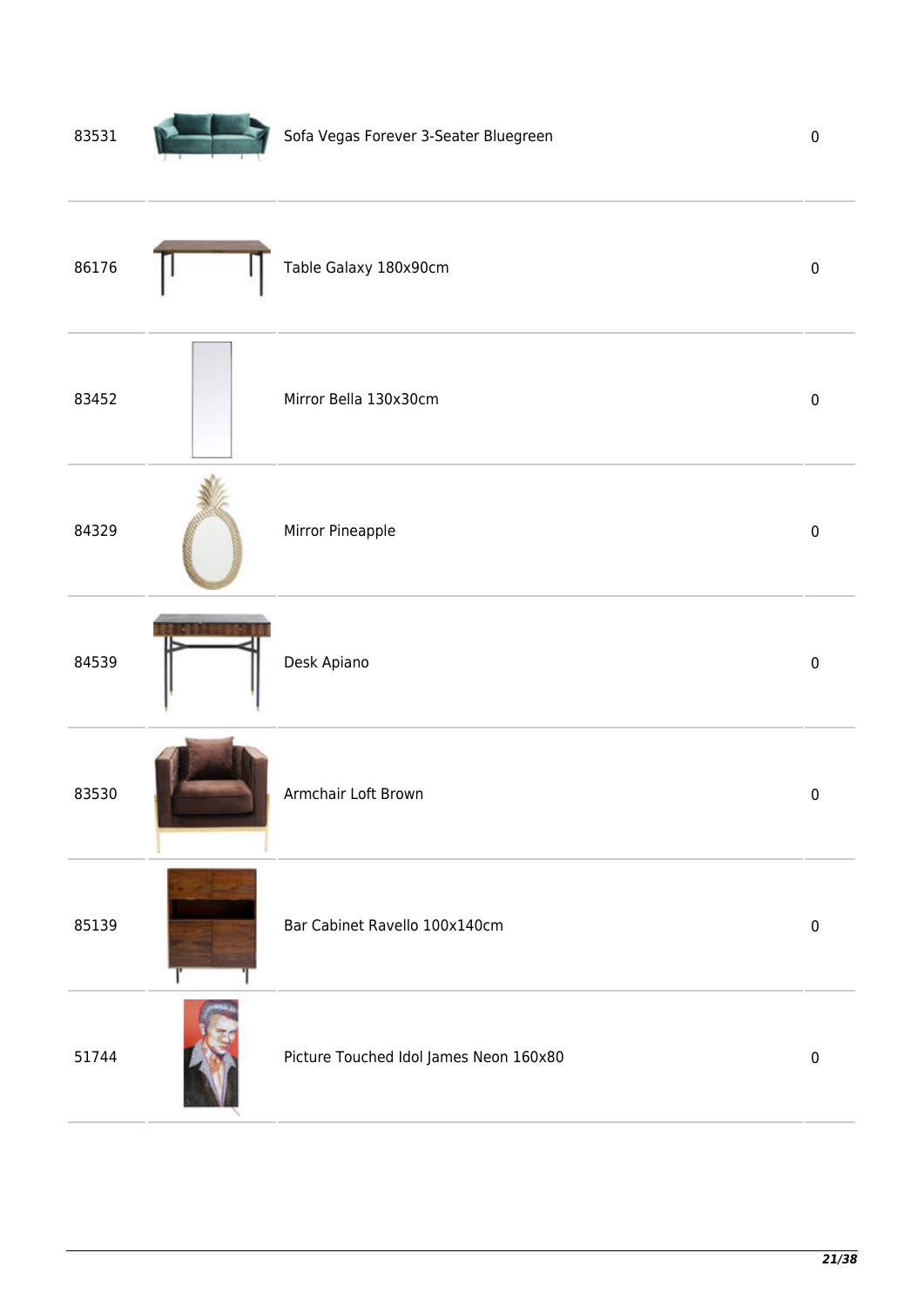| 85082 | Sofa Nashville 3-Seater         | $\pmb{0}$ |
|-------|---------------------------------|-----------|
| 42079 | Cushion Boston 40x40cm          | $\pmb{0}$ |
| 52730 | Carpet Colombu Powder 200x300cm | $\pmb{0}$ |
| 52974 | Carpet Wildflowers 120x180cm    | $\pmb{0}$ |
| 84541 | Sideboard Apiano                | $\pmb{0}$ |
| 79615 | Armchair Desire Grey            | $\pmb{0}$ |
| 85620 | Chair Arezzo Black              | $\pmb{0}$ |
| 84993 | Shoe Container Luxury 3         | $\pmb{0}$ |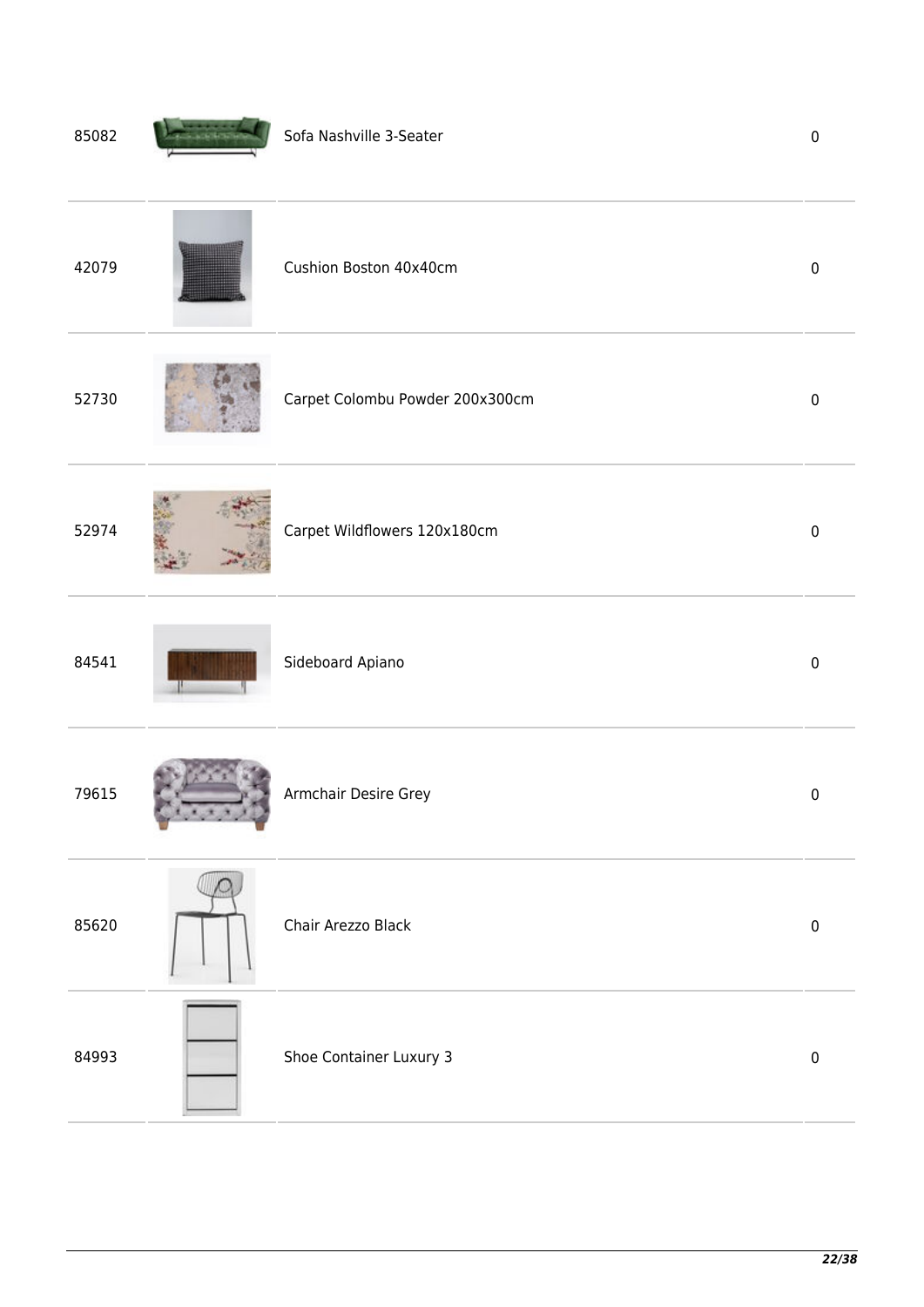| 84891 | Cabinet Glenn                      | $\pmb{0}$ |
|-------|------------------------------------|-----------|
| 79066 | Sofa Square Dance 3-Seater         | $\pmb{0}$ |
| 84814 | Stool Sandwich Triple Ø63          | $\pmb{0}$ |
| 53027 | Carpet Shifted 170x240cm           | $\pmb{0}$ |
| 53310 | Plant Pot Thinking 80cm            | $\pmb{0}$ |
| 86312 | Corner Sofa Lucca Grey Right 331cm | $\pmb{0}$ |
| 86101 | Wall Mirror Riley Silver 150x98cm  | $\pmb{0}$ |
| 53325 | Cushion Selva 45x45cm              | $\pmb{0}$ |
|       |                                    |           |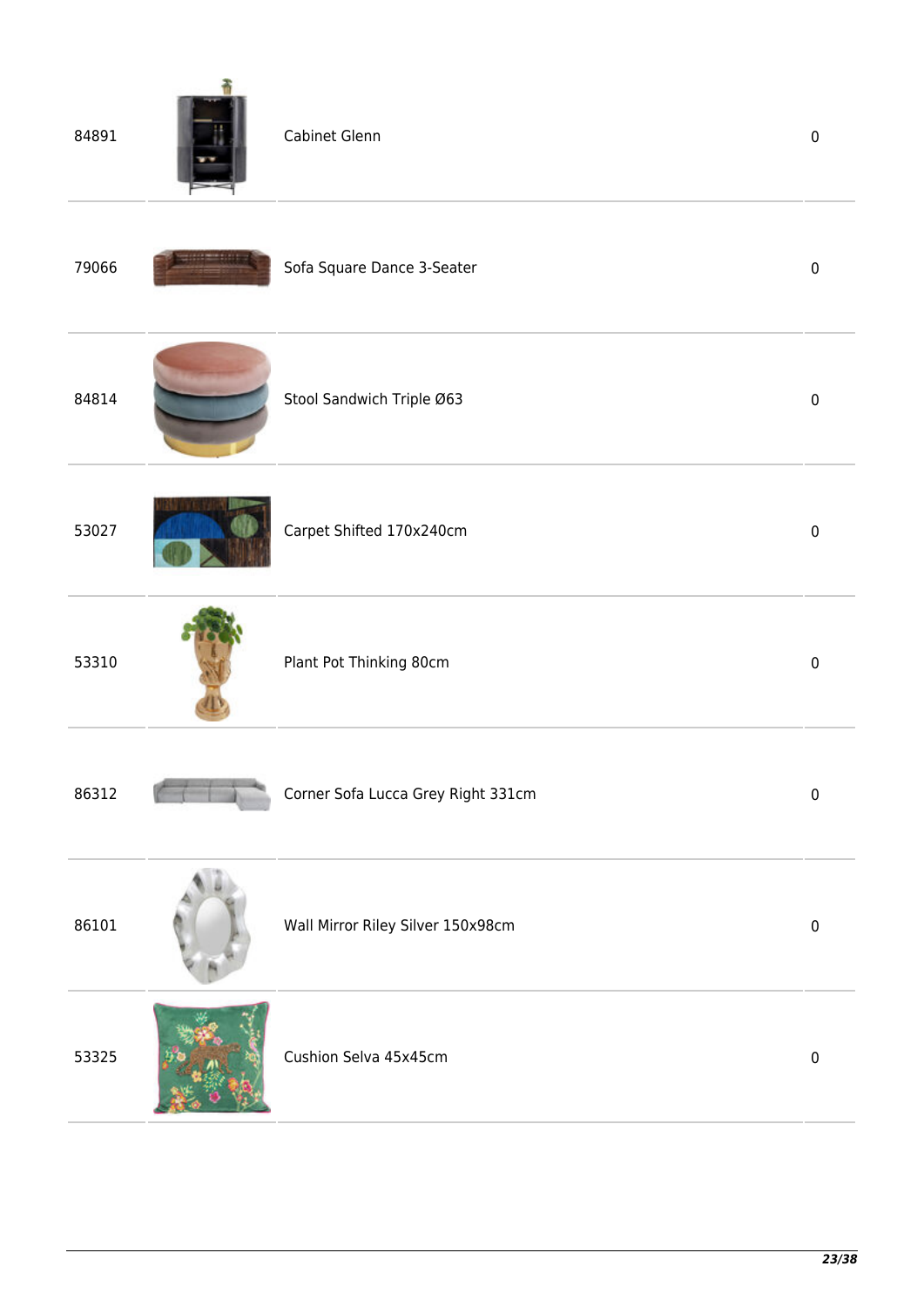| 86105 | Shelf La Gomera 100x100cm              | $\pmb{0}$   |
|-------|----------------------------------------|-------------|
| 24529 | Top Tavola White Smart 120x60cm        | $\pmb{0}$   |
| 96455 | Wardrobe Iceberg                       | $\mathbf 0$ |
| 51079 | Floor Lamp Chrome Goblet Ball          | $\pmb{0}$   |
| 52884 | Table Lamp Yuva Gold 76cm              | $\pmb{0}$   |
| 53650 | Deco Object Surprising Face 56cm       | $\pmb{0}$   |
| 85594 | Lowboard Luxury Push Grey 140x50cm     | $\pmb{0}$   |
| 51533 | Picture Frame Idol Pixel John 79x104cm | $\pmb{0}$   |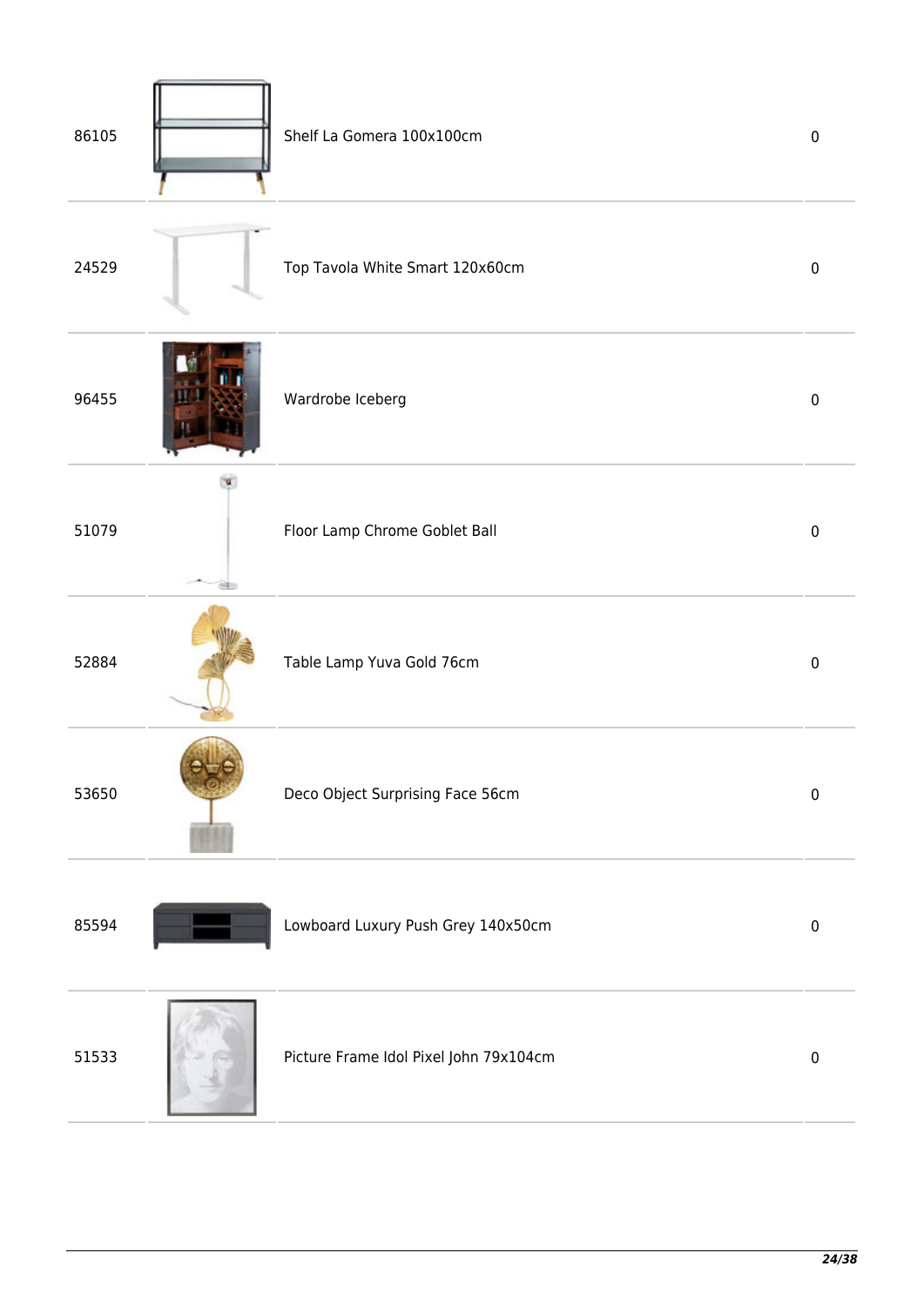| 85177 |       | Table Top Parquet 180x90            | $\pmb{0}$   |
|-------|-------|-------------------------------------|-------------|
| 85192 |       | Coffee Table Galan 82x62            | $\pmb{0}$   |
| 80034 |       | Armchair Palma                      | $\pmb{0}$   |
| 38618 | $-11$ | <b>Bowl Muriel Assorted</b>         | $\pmb{0}$   |
| 51409 |       | <b>Bulb Pebble LED</b>              | $\pmb{0}$   |
| 52992 |       | Deco Figurine Walking Mandrill 47cm | $\pmb{0}$   |
| 85954 |       | Sofa Discovery 3-Seater Olive       | $\pmb{0}$   |
| 78603 |       | Bed City Spirit Graphite 180x200cm  | $\mathbf 0$ |
|       |       |                                     |             |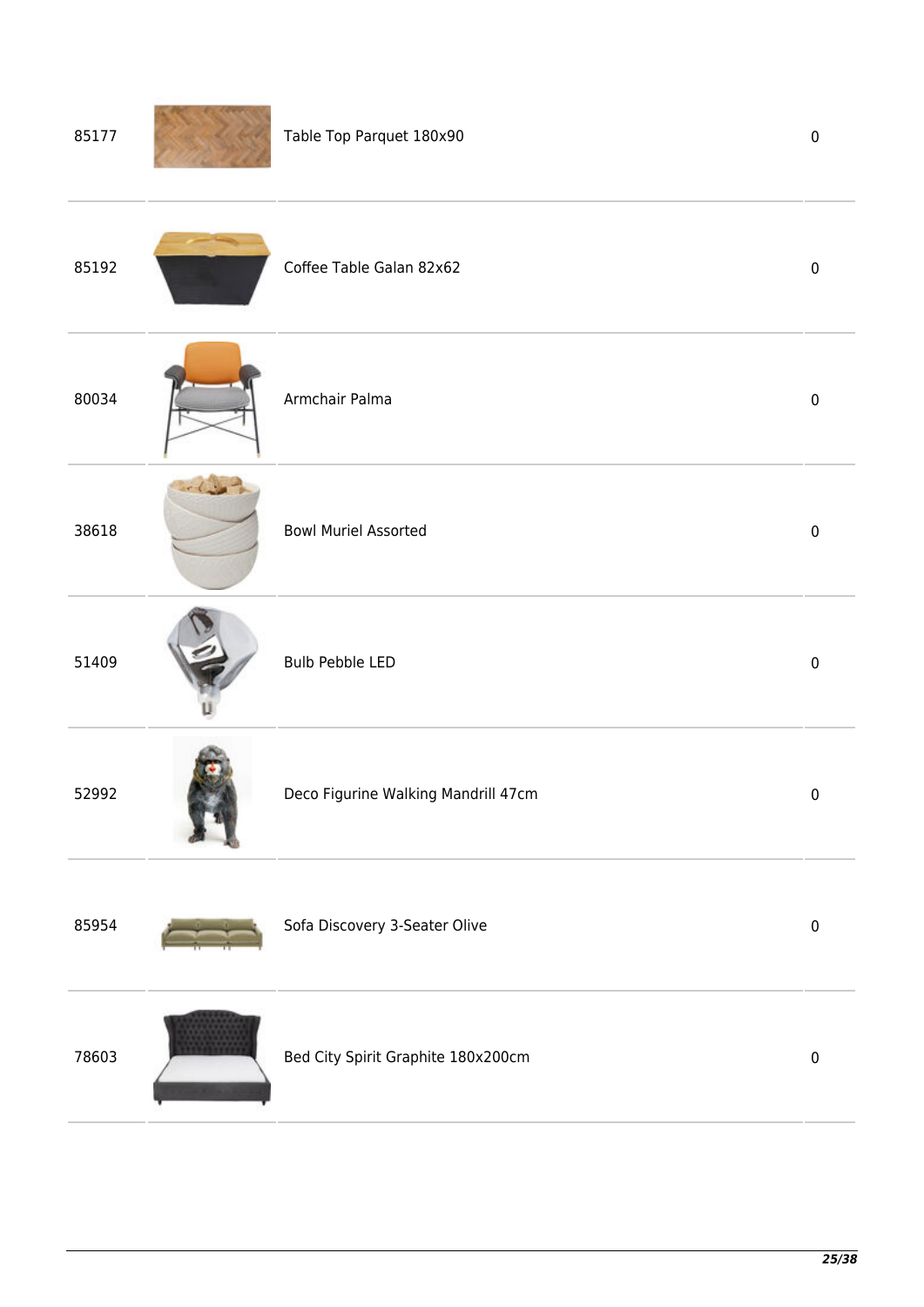| 84995 | Shoe Container Luxury 4                   | $\mathbf 0$ |
|-------|-------------------------------------------|-------------|
| 63972 | Deco Object Art 77cm                      | $\pmb{0}$   |
| 86106 | Shelf La Gomera 100x200cm                 | $\pmb{0}$   |
| 51535 | Picture Frame Flower Lady 117x152         | $\pmb{0}$   |
| 63989 | Lantern Saturn                            | $\pmb{0}$   |
| 51040 | Vase Mocca Dots 35cm                      | $\pmb{0}$   |
| 51464 | Picture Frame Incognito Countess 82x112cm | $\pmb{0}$   |
| 78893 | Side Table Animal Elephant Ø35cm          | $\pmb{0}$   |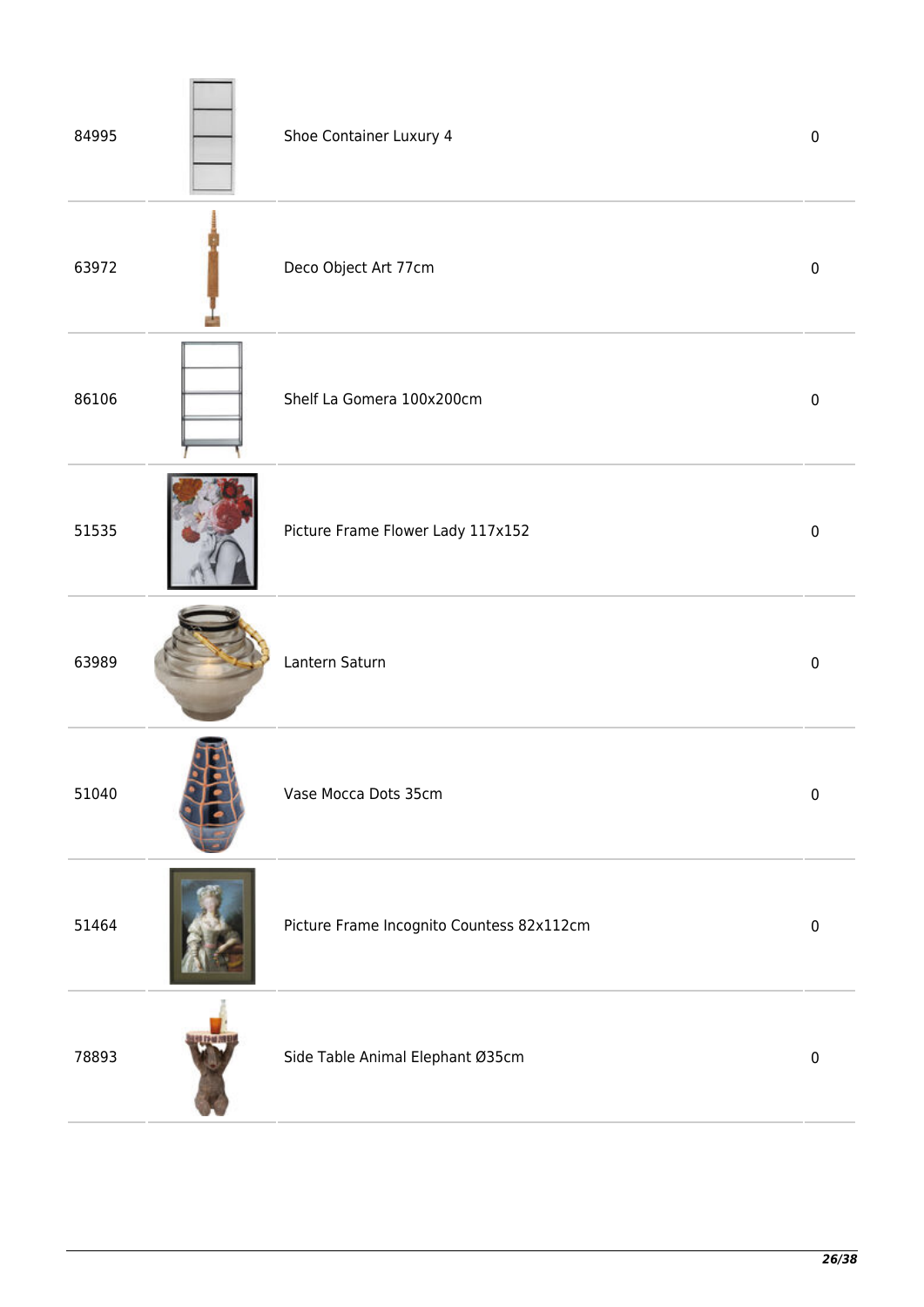| 85277 | Mirror Curve MO Copper Ø100              | $\pmb{0}$ |
|-------|------------------------------------------|-----------|
| 85388 | Bar Lady Rock Marble Look Black          | $\pmb{0}$ |
| 83710 | Bench Black Mode without AR Velvet Mauve | $\pmb{0}$ |
| 84677 | Mirror Bounce Rectangular 160x80         | $\pmb{0}$ |
| 86188 | Folding Chair Rio de Janeiro             | $\pmb{0}$ |
| 84587 | Table Jackie Oak Chrome 160x80           | $\pmb{0}$ |
| 78993 | Table Pure Nature 195x100cm 5cm          | $\pmb{0}$ |
| 52275 | Carpet Tondo 170x240cm                   | $\pmb{0}$ |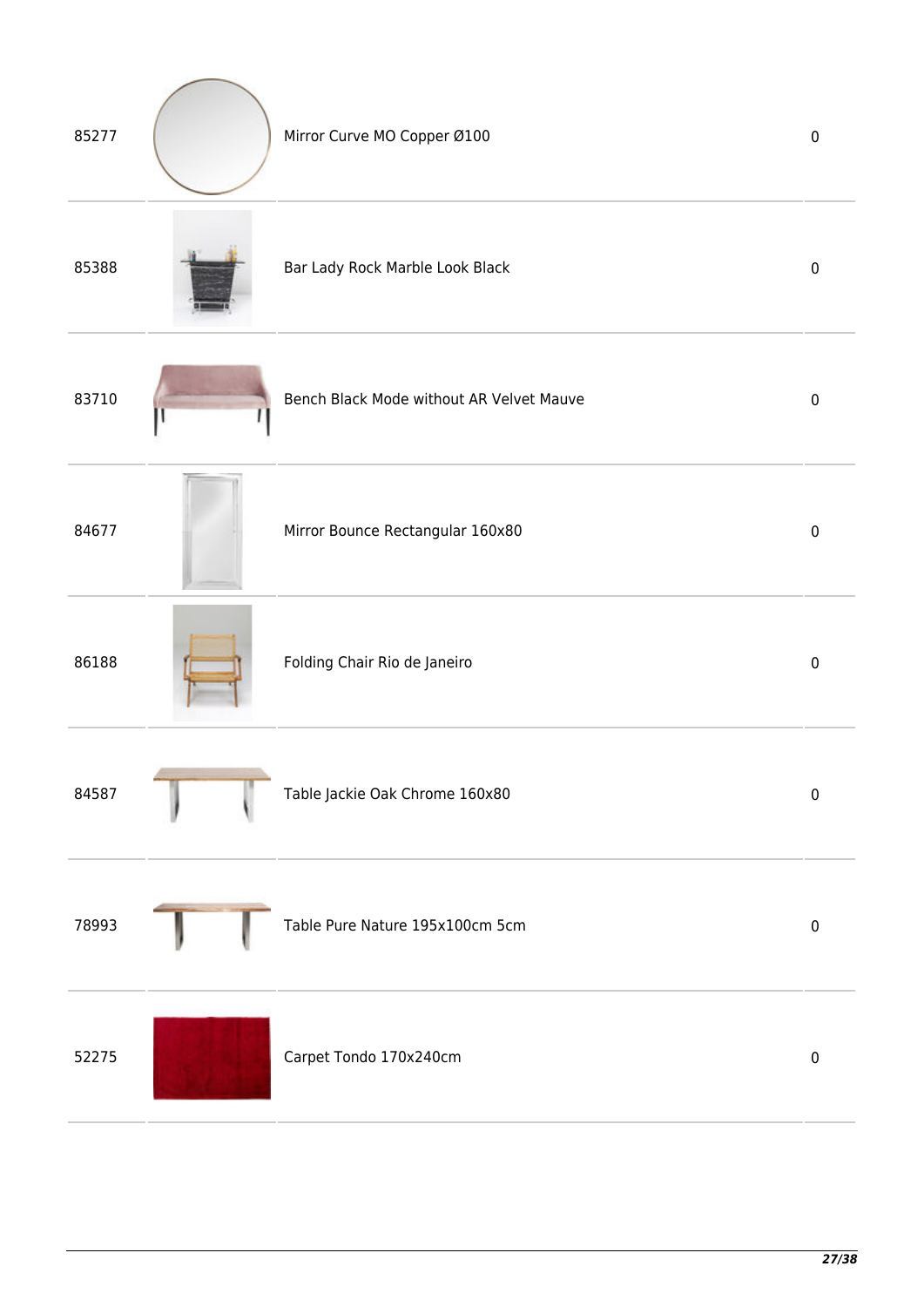| 85208 | Corner Sofa Cabaret Grey Left 288x160 | $\pmb{0}$   |
|-------|---------------------------------------|-------------|
| 80674 | Chair with Armrest Thinktank          | $\pmb{0}$   |
| 84831 | Stool Cherry Dark Brown Copper Ø35    | $\pmb{0}$   |
| 52863 | Bowl Birdie Ø35cm                     | $\pmb{0}$   |
| 85685 | Side Table Naemi Ø41cm                | $\pmb{0}$   |
| 83433 | Bed Desire Velvet Mauve 180x200cm     | $\pmb{0}$   |
| 61666 | Wall Candle Holder Ginkgo Leaf 60cm   | $\pmb{0}$   |
| 84519 | Table Jackie Oak Chrome 180x90        | $\mathbf 0$ |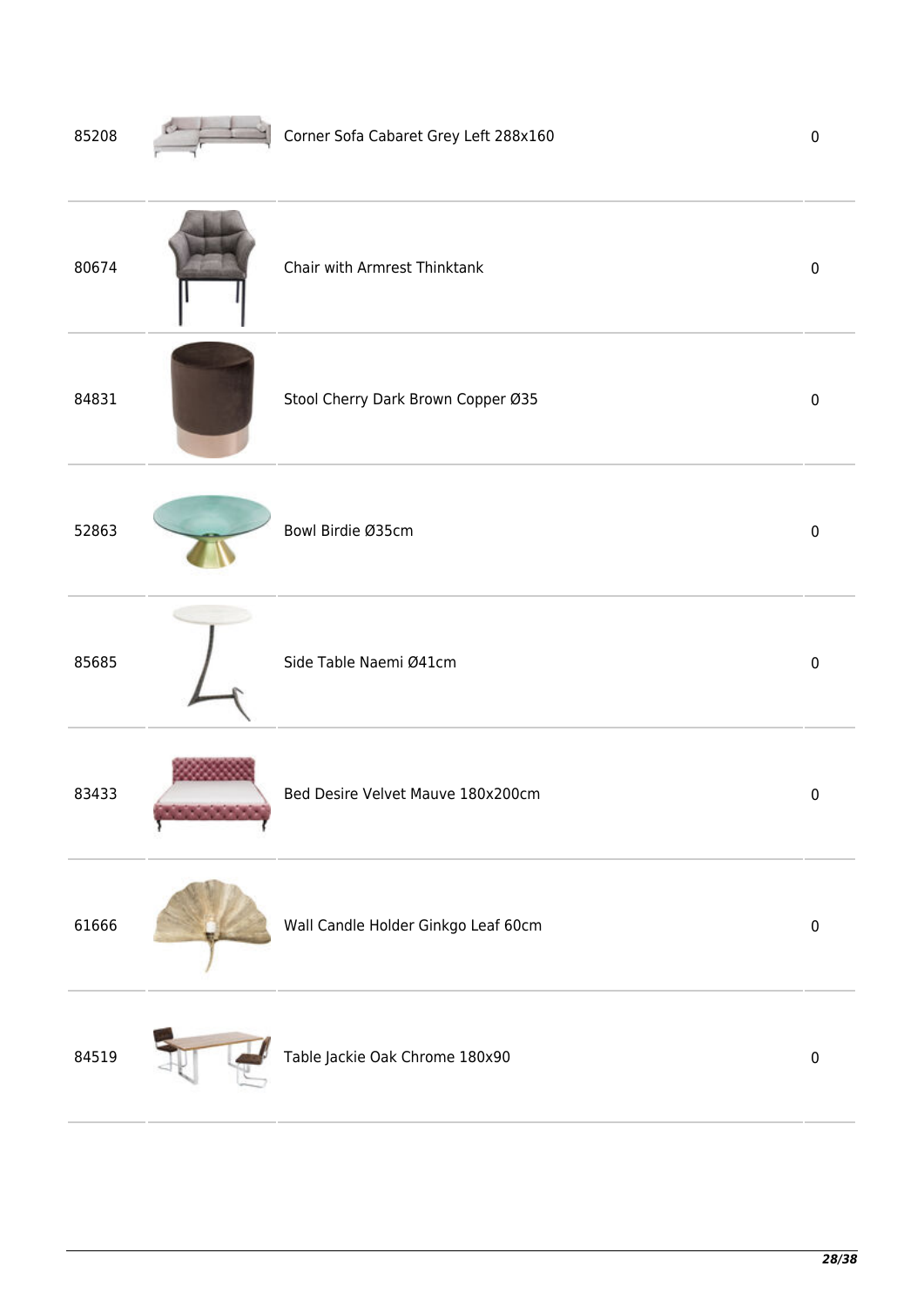| 60264 | Deco Figurine Toto XL Gold 180cm | $\pmb{0}$ |
|-------|----------------------------------|-----------|
| 76216 | Desk Insider 160x75cm            | $\pmb{0}$ |
| 85254 | Armchair Vicky Loco Green        | $\pmb{0}$ |
| 85169 | Shelf Pole 100x220cm             | $\pmb{0}$ |
| 86359 | Chair Roady Cream                | $\pmb{0}$ |
| 81170 | Coffee Table Ice 63x46cm         | $\pmb{0}$ |
| 84756 | Coffee Table Gold Flowers 120x60 | $\pmb{0}$ |
| 53393 | Pendant Lamp Nilay Ø80cm         | $\pmb{0}$ |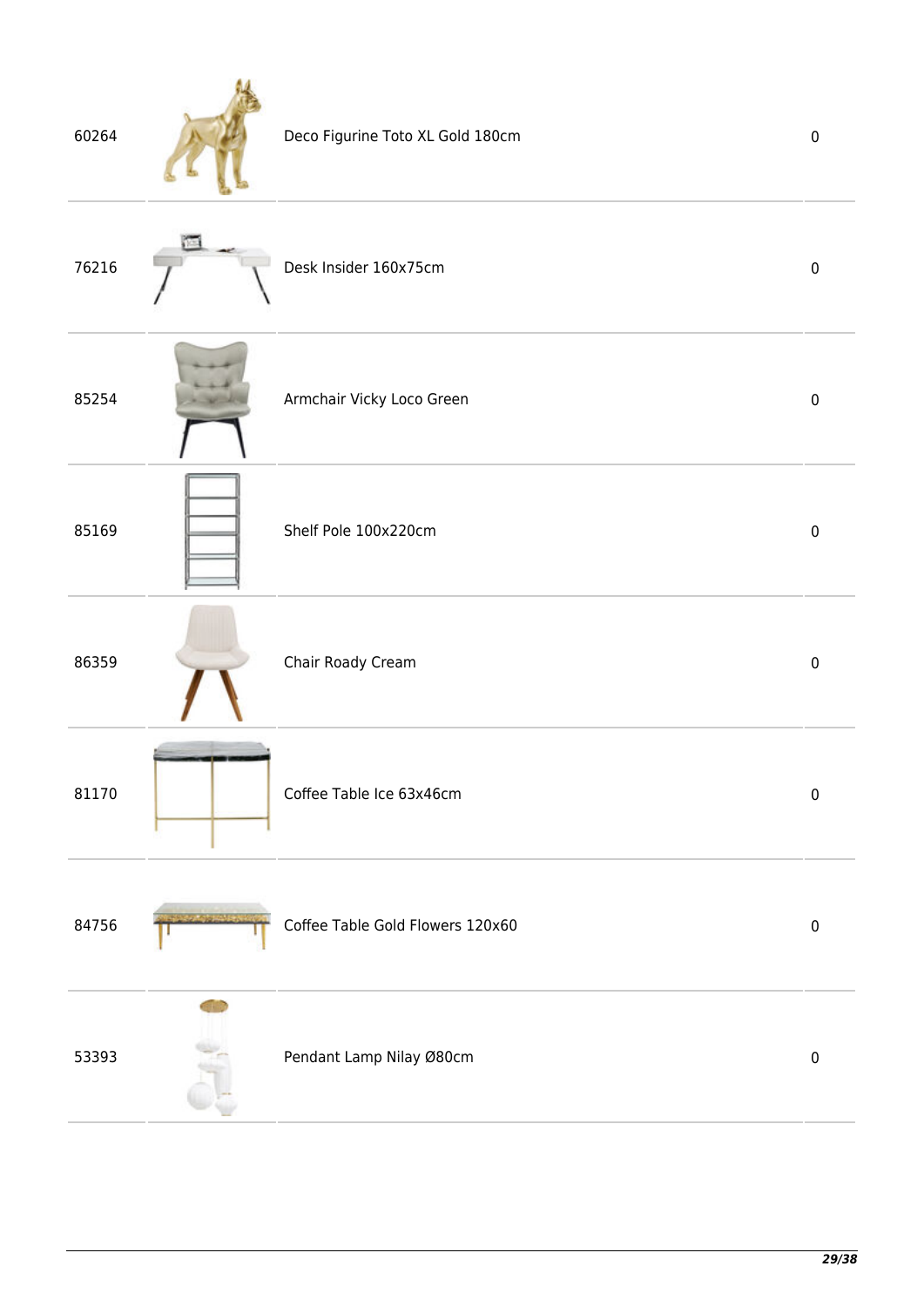| 85464 |   | Wooden Bed Ravello 180x200     | $\pmb{0}$   |
|-------|---|--------------------------------|-------------|
| 53211 | 9 | Wall Clock Oscar Black Ø60cm   | $\pmb{0}$   |
| 82164 |   | Coat Rack Bird Party           | $\pmb{0}$   |
| 81564 |   | Sideboard Moonscape            | $\pmb{0}$   |
| 76428 |   | Coffee Table Network 105x105cm | $\pmb{0}$   |
| 83372 |   | Mirror Pluto XXL Ø110cm        | $\mathbf 0$ |
| 82776 |   | Armchair Amsterdam Grey        | $\pmb{0}$   |
| 85283 |   | Coffee Table Techno 1 (2/Set)  | $\pmb{0}$   |
|       |   |                                |             |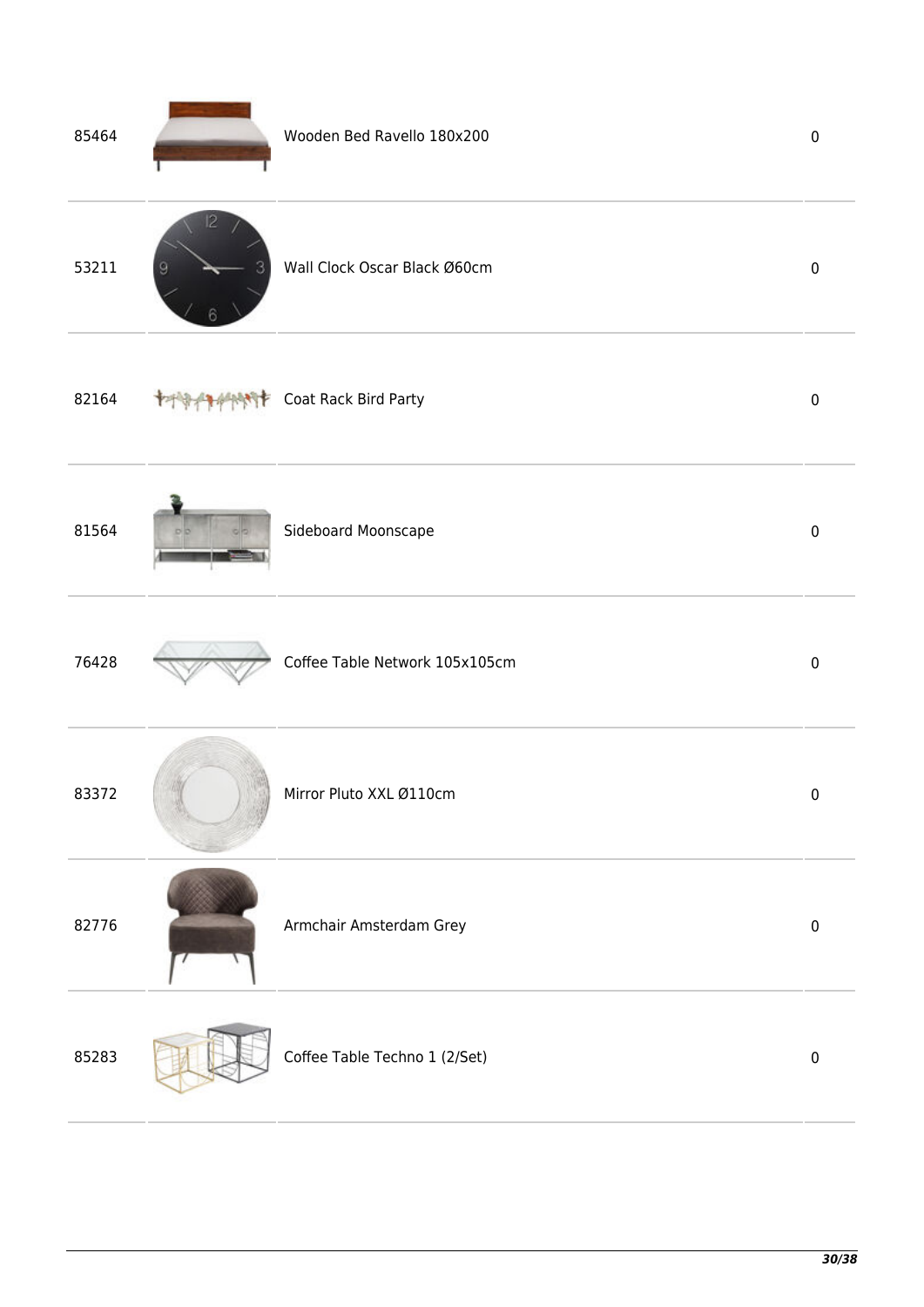| 53353 | Table Lamp Alba Gold 42cm        | $\pmb{0}$ |
|-------|----------------------------------|-----------|
| 53815 | Glass Picture Big Wave 180x120cm | $\pmb{0}$ |
| 83114 | Chair Butterfly Dark Grey        | $\pmb{0}$ |
| 51946 | Deco Object Snake Couple         | $\pmb{0}$ |
| 81038 | Dresser Venice Line 60           | $\pmb{0}$ |
| 53576 | Picture Frame Antique 15x20cm    | $\pmb{0}$ |
| 53757 | Carpet Desire 170x240cm          | $\pmb{0}$ |
| 85925 | Wall Wardrobe Bird Cattery 86cm  | $\pmb{0}$ |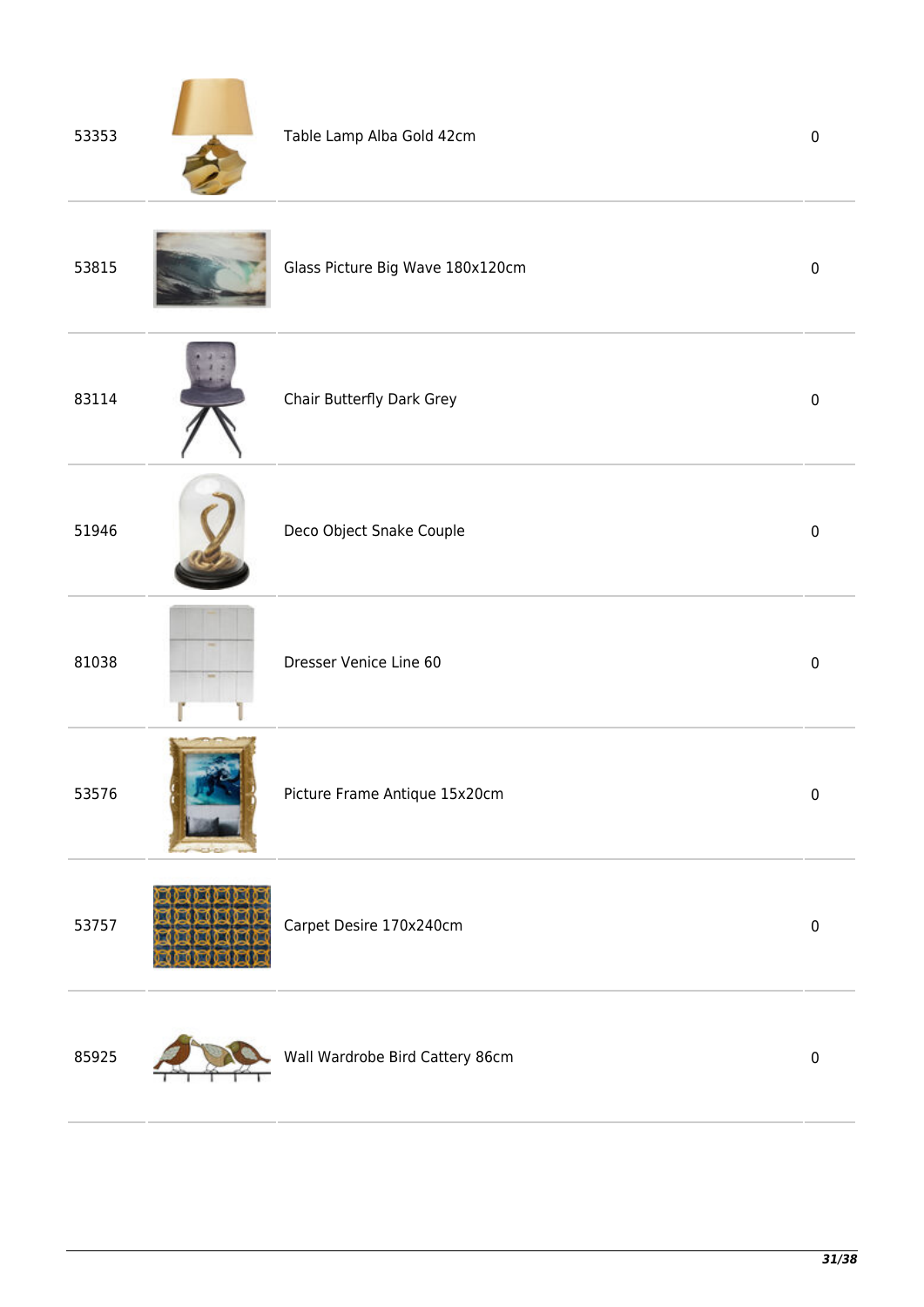| 85123 | Desk Office Smart White White 140x70 | $\pmb{0}$   |
|-------|--------------------------------------|-------------|
| 52470 | Floor Lamp Trapez                    | $\pmb{0}$   |
| 61676 | Ashtray Soho Square Brass 25x25cm    | $\pmb{0}$   |
| 53196 | Bowl Sicilia Blue Ø18                | $\pmb{0}$   |
| 53598 | Glass Picture Lioness 150x100cm      | $\pmb{0}$   |
| 85415 | Console Ravello 120x40               | $\pmb{0}$   |
| 51628 | Deco Frame Farfalla 120x120cm        | $\mathbf 0$ |
| 85621 | Chair Arezzo White                   | $\mathbf 0$ |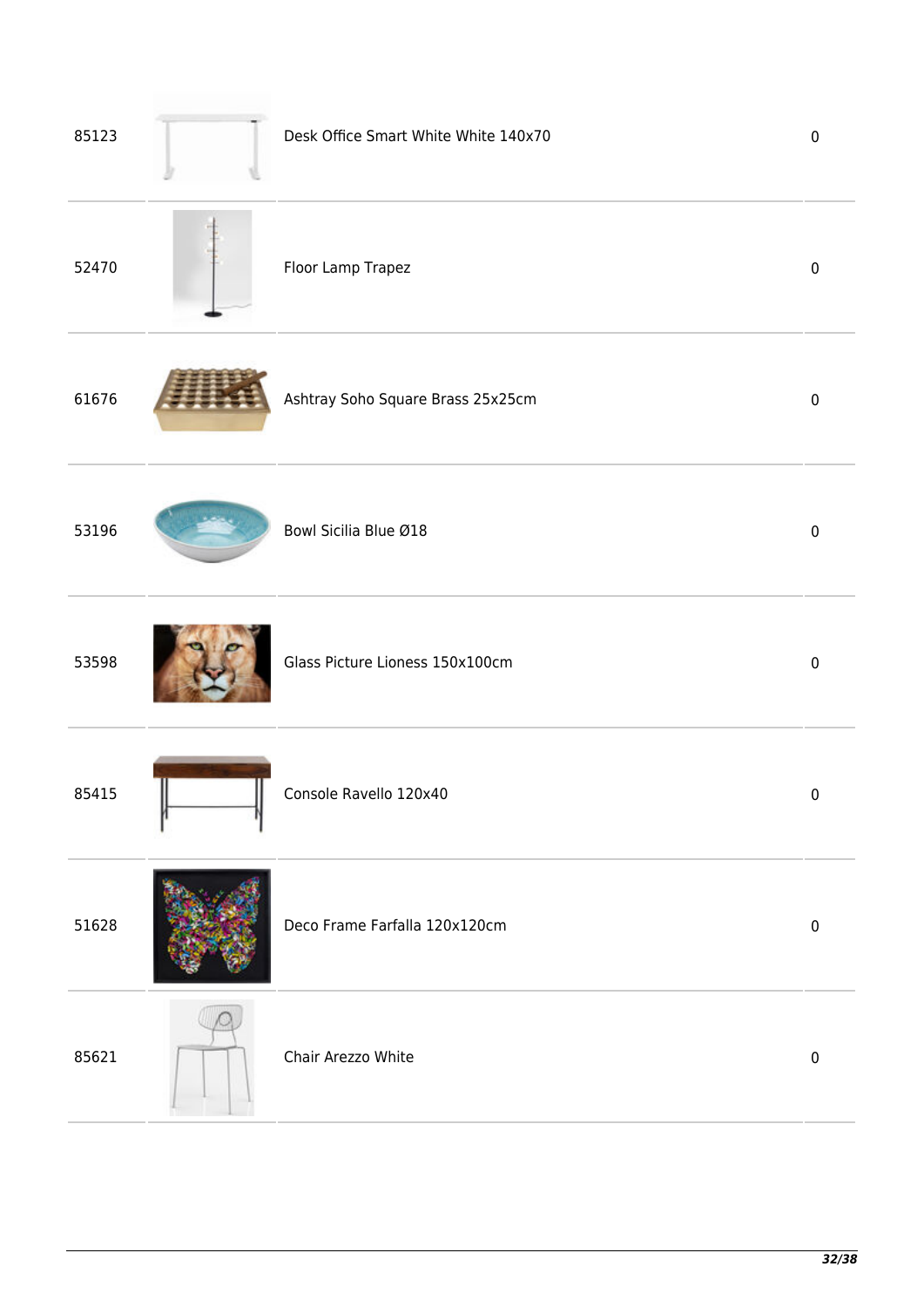| Vase LA Noble 27cm                  | $\pmb{0}$   |
|-------------------------------------|-------------|
| Cushion Lava Grey 45x45cm           | $\pmb{0}$   |
| Wall Object Mare Mirror 43x27cm     | $\pmb{0}$   |
| Shoe Container Caruso 5 White       | $\mathbf 0$ |
| Table Lamp Al Capone Tre            | $\mathbf 0$ |
| Deco Jar Temple 24                  | $\pmb{0}$   |
| Bench Torres 140cm                  | $\pmb{0}$   |
| Wall Candle Holder Ginkgo Leaf 45cm | $\pmb{0}$   |
|                                     |             |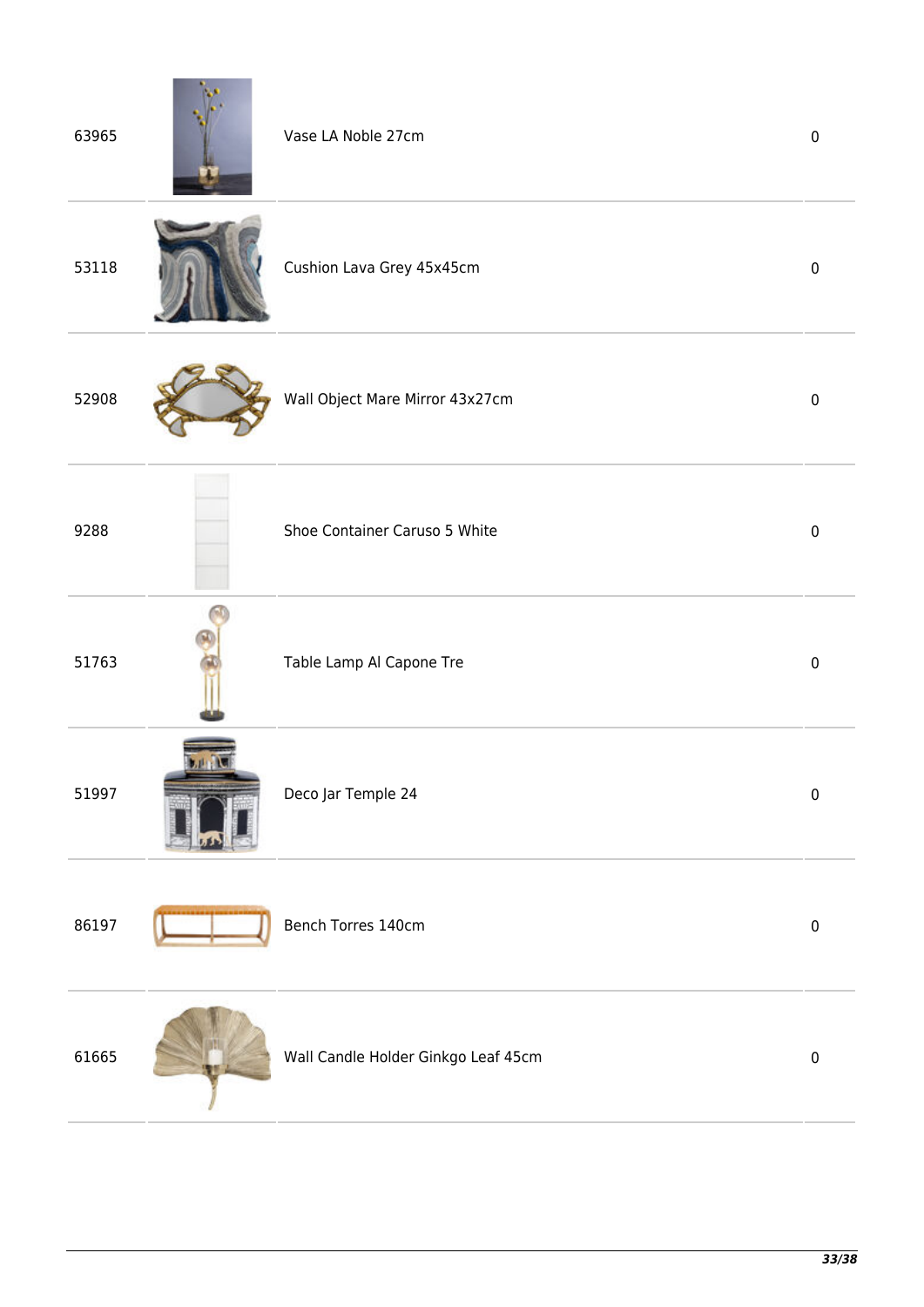| 82662 |            | Armchair Black Vicky Velvet Purple     | $\pmb{0}$ |
|-------|------------|----------------------------------------|-----------|
| 80621 |            | Side Table Animal Mr. Penguin Ø33cm    | $\pmb{0}$ |
| 84467 |            | Table Harmony Crude Steel 200x100      | $\pmb{0}$ |
| 84492 |            | Table Symphony Dark Crude Steel 160x80 | $\pmb{0}$ |
| 82556 |            | Table Bug 90x200cm                     | $\pmb{0}$ |
| 81842 | 运<br>$-15$ | Coffee Table Roots Ø100cm              | $\pmb{0}$ |
| 85456 |            | Chair Enders                           | $\pmb{0}$ |
| 36166 |            | Deco Globe Vintage Assorted            | $\pmb{0}$ |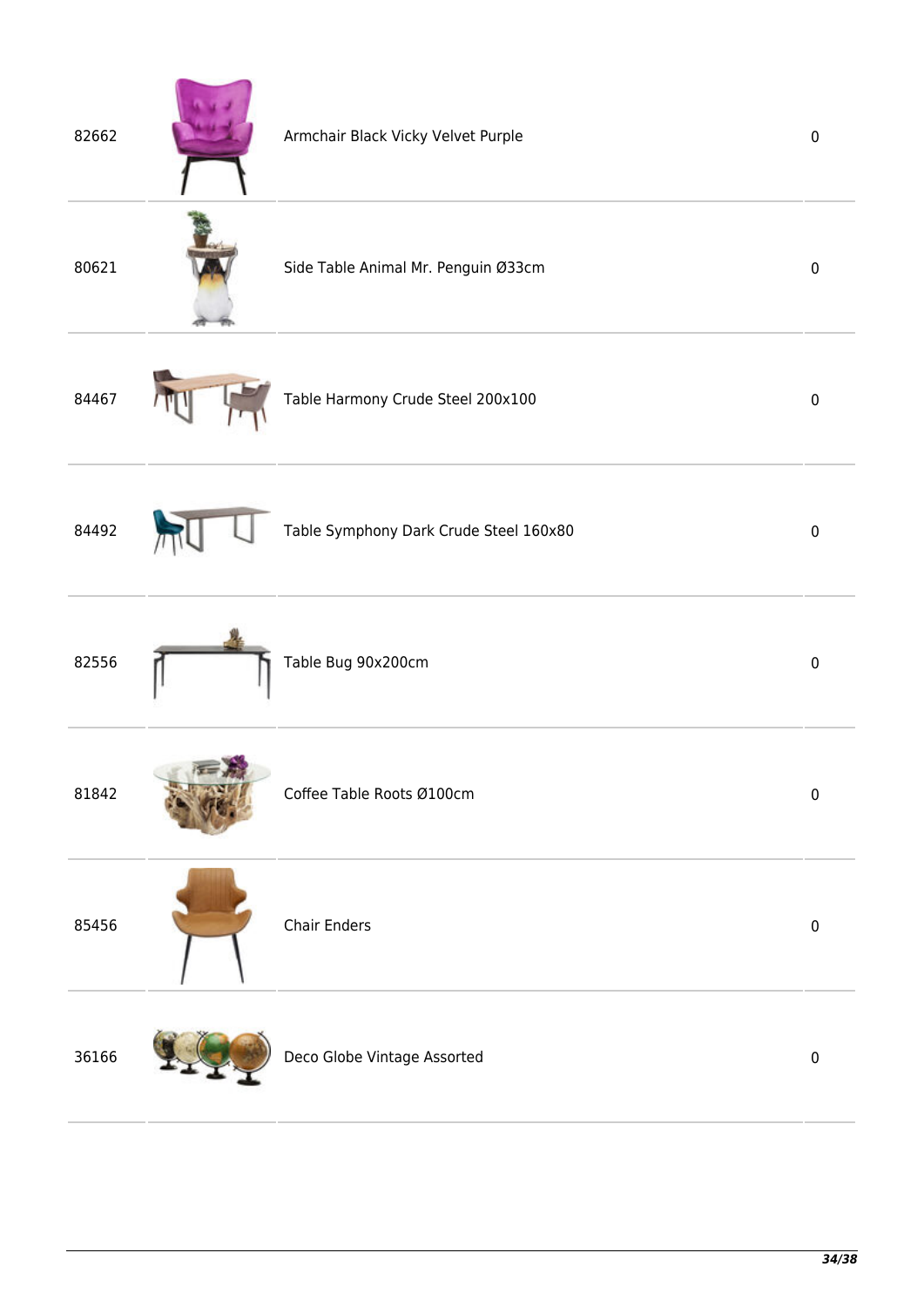| 53969 | Table Clock Alain 13x15cm        | $\pmb{0}$ |
|-------|----------------------------------|-----------|
| 84923 | Shelf Rustico 140x183cm          | $\pmb{0}$ |
| 61344 | Wine Cooler Crab                 | $\pmb{0}$ |
| 52873 | Deco Object Zebra Gold 35cm      | $\pmb{0}$ |
| 84540 | Lowboard Apiano                  | $\pmb{0}$ |
| 53300 | Wall Clock Clockwork 126x46cm    | $\pmb{0}$ |
| 52855 | Vase Cabeza 50cm                 | $\pmb{0}$ |
| 61508 | Wall Decoration Ginkgo Leaf 44cm | $\pmb{0}$ |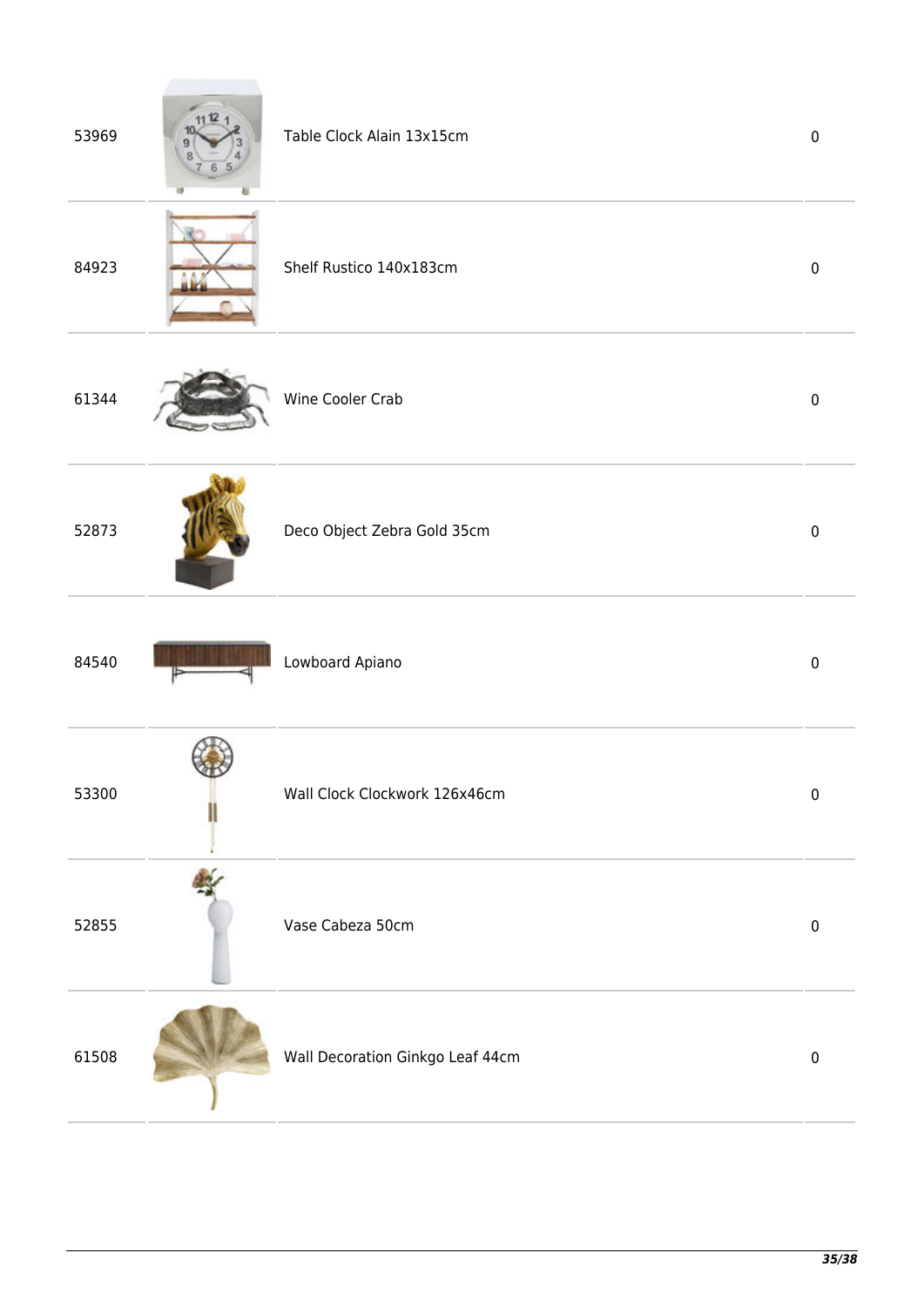| 52653 |    | Cup Natural 11cm                 | $\pmb{0}$ |
|-------|----|----------------------------------|-----------|
| 65002 |    | Deco Bowl Fish Blue              | $\pmb{0}$ |
| 85251 |    | Swivel Armchair Lady Loco Green  | $\pmb{0}$ |
| 60497 |    | Charger Plate Bell Ø38cm         | $\pmb{0}$ |
| 53319 |    | Carpet Tara Rose 170x240cm       | $\pmb{0}$ |
| 85281 |    | Coffee Table Midnight            | $\pmb{0}$ |
| 84884 | 55 | Console Kalif 120x45             | $\pmb{0}$ |
| 84592 |    | Table Symphony Oak Chrome 160x80 | $\pmb{0}$ |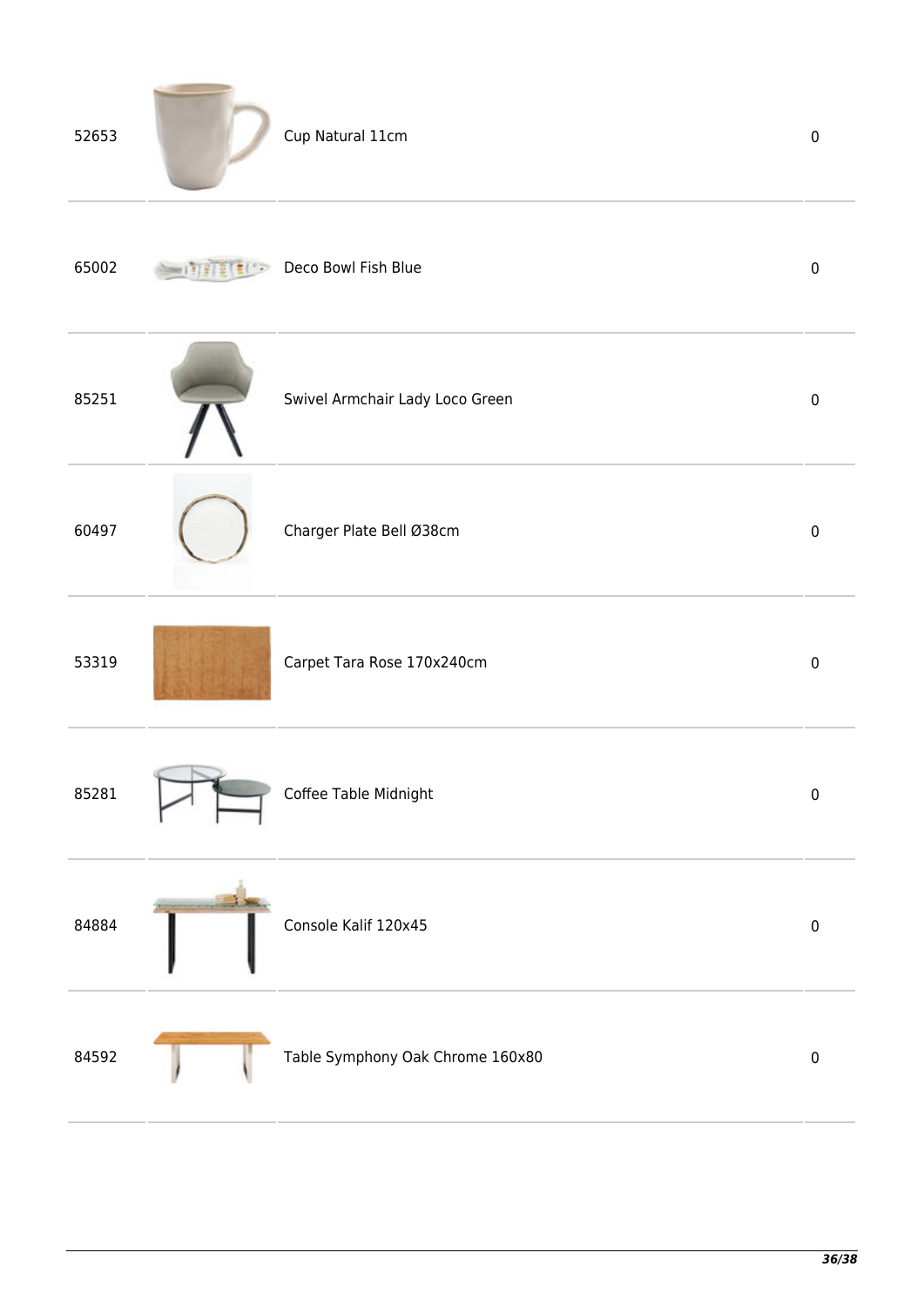| 51723 | Mug Rosa                         | $\pmb{0}$ |
|-------|----------------------------------|-----------|
| 85019 | Desk Milano 140                  | $\pmb{0}$ |
| 86221 | Sky Bed Kira 180x200cm           | $\pmb{0}$ |
| 84679 | Mirror Bounce Rectangular 120x80 | $\pmb{0}$ |
| 85141 | Stool Cherry Leaf Brass Ø35cm    | $\pmb{0}$ |
| 38708 | Plate Rio Circles Ø42cm          | $\pmb{0}$ |
| 52722 | Plate Sakura Grey Ø27cm          | $\pmb{0}$ |
| 84432 | Armchair Vicky Wilson Silver     | $\pmb{0}$ |